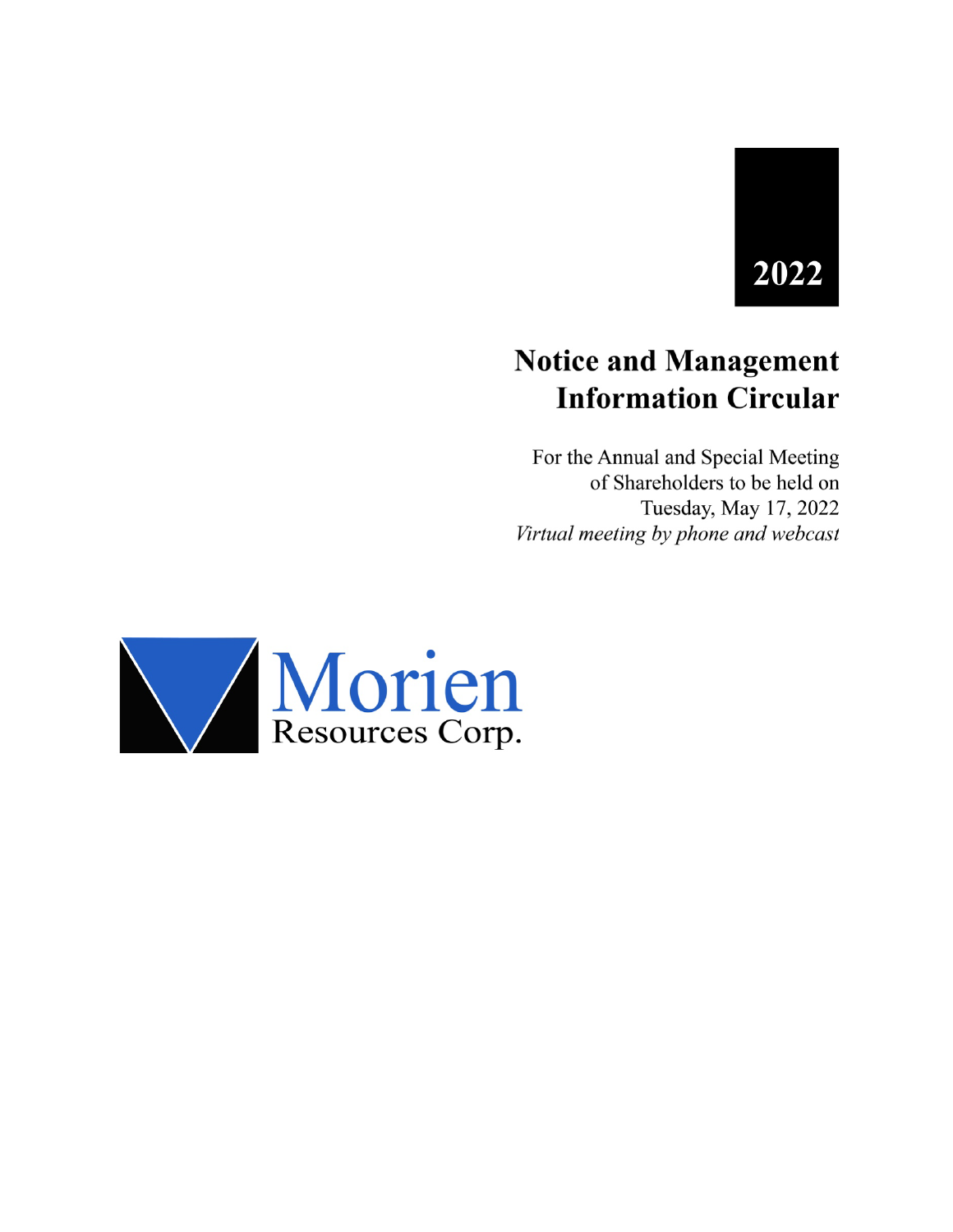### **NOTICE OF ANNUAL AND SPECIAL MEETING OF SHAREHOLDERS**

#### **DATE:**

Tuesday, May 17, 2022

#### **TIME:**

2:00 p.m. Atlantic Time

#### **LOCATION:**

Virtual meeting by phone and webcast (details are provided below)

#### NOTICE IS HEREBY GIVEN THAT:

The annual and special meeting ("**Meeting**") of the shareholders ("**Shareholders**") of Morien Resources Corp. ("**Corporation**") will be held as a virtual meeting by phone and webcast on **Tuesday, May 17, 2022, at 2:00 p.m. (Atlantic Time)** for the following purposes:

- (a) to receive the financial statements of the Corporation for the year ended December 31, 2021, together with the report of the auditor thereon. No vote by Shareholders with respect thereto is required or proposed to be taken;
- (b) to elect directors of the Corporation for the forthcoming year;
- (c) to appoint the auditor of the Corporation for the forthcoming year and to authorize the directors to fix the auditor's remuneration;
- (d) to ratify, confirm and approve the Corporation's incentive stock option plan;
- (e) to consider and, if deemed advisable, to approve the reconfirmation and continuance of the Corporation's shareholder rights plan agreement, as more particularly described in the accompanying Circular (as defined below); and
- (f) to transact such further and other business as may properly come before the Meeting or any adjournment thereof.

The specific details of the matters proposed to be put before the Meeting are set forth in the management information circular ("**Circular**") accompanying and forming part of this notice of meeting.

Only Shareholders of record as of the close of business on Tuesday, April 12, 2022, are entitled to receive notice of the Meeting and to vote at the Meeting.

The Meeting will be held virtually by phone and webcast. Shareholders who choose to attend the Meeting will do so by calling 877-407-2991 (toll-free) or 201-389-0925. Shareholders may also access a webcast of the Meeting by visiting https://services.choruscall.com/mediaframe/webcast.html?webcastid=CW6ZCcmP. To access an electronic copy of this document in order to click the webcast link, please visit the Corporation's profile on SEDAR at www.sedar.com, or visit the Corporation's website at www.morienres.com.

Registered Shareholders and duly appointed proxyholders will be able to participate in the Meeting and submit questions for consideration by telephone. Votes for all motions and resolutions will be cast at the outset of the Meeting instead of at the time each respective motion or resolution is presented. Non-registered (or beneficial) Shareholders who have not appointed themselves as their proxyholder will not be able to vote at the Meeting but will be able to listen to and view the virtual Meeting as guests. Please see the Circular for more information.

In order to streamline the virtual meeting process, Shareholders are encouraged to vote in advance of the Meeting as described below and in the Circular.

To assure your representation at the Meeting as a **Registered Shareholder**, please complete, sign, date and return the enclosed proxy, whether or not you plan to participate in the Meeting. Sending your proxy will not prevent you from voting at the Meeting. All proxies completed by Registered Shareholders must be received by the Corporation's transfer agent, **Computershare Investor Services Inc.,** not later than **Friday, May 13, 2022, at 2:00 p.m. (Atlantic Time)**. A Registered Shareholder must return the completed proxy to Computershare Investor Services Inc., as follows: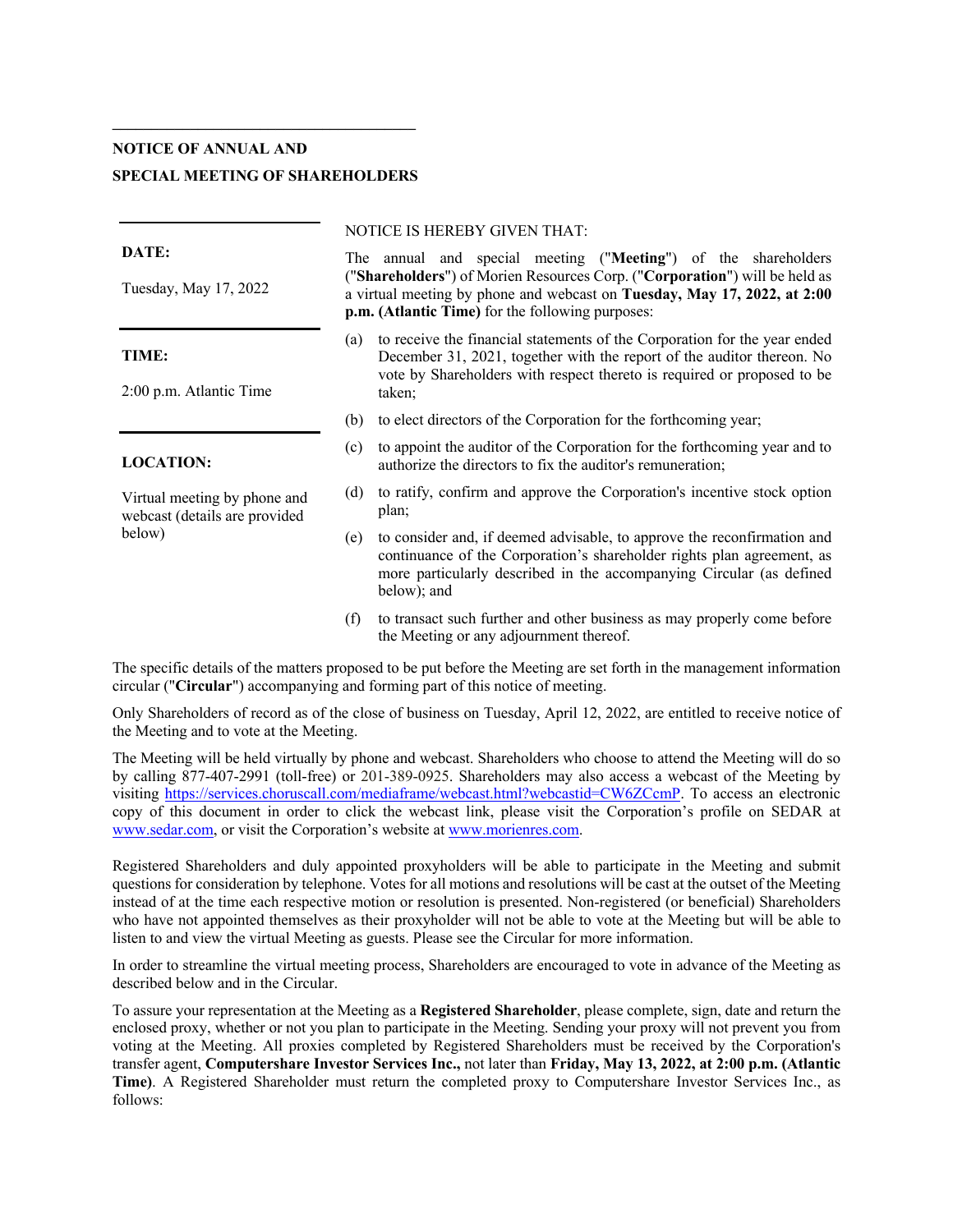- (a) by **mail** in the enclosed envelope;
- (b) by the **Internet** or **telephone** as described on the enclosed proxy; or
- (c) by **registered mail**, by **hand** or by **courier** to the attention of Computershare Proxy Department, 8th Floor, 100 University Avenue, Toronto, Ontario, M5J 2Y1.

**Non-Registered Shareholders** whose shares are registered in the name of an intermediary should carefully follow voting instructions provided by the intermediary. A more detailed description on returning proxies by Non-Registered Shareholders can be found on page 2 of the attached Circular.

If you receive more than one proxy or voting instruction form, as the case may be, for the Meeting, it is because your shares are registered in more than one name. To ensure that all of your shares are voted you should sign and return all proxies and voting instruction forms that you receive.

Dated at Halifax, Nova Scotia, as of the 18<sup>th</sup> day of April, 2022.

BY ORDER OF THE BOARD OF DIRECTORS

*(Signed) "Dawson C. Brisco"* President and Chief Executive Officer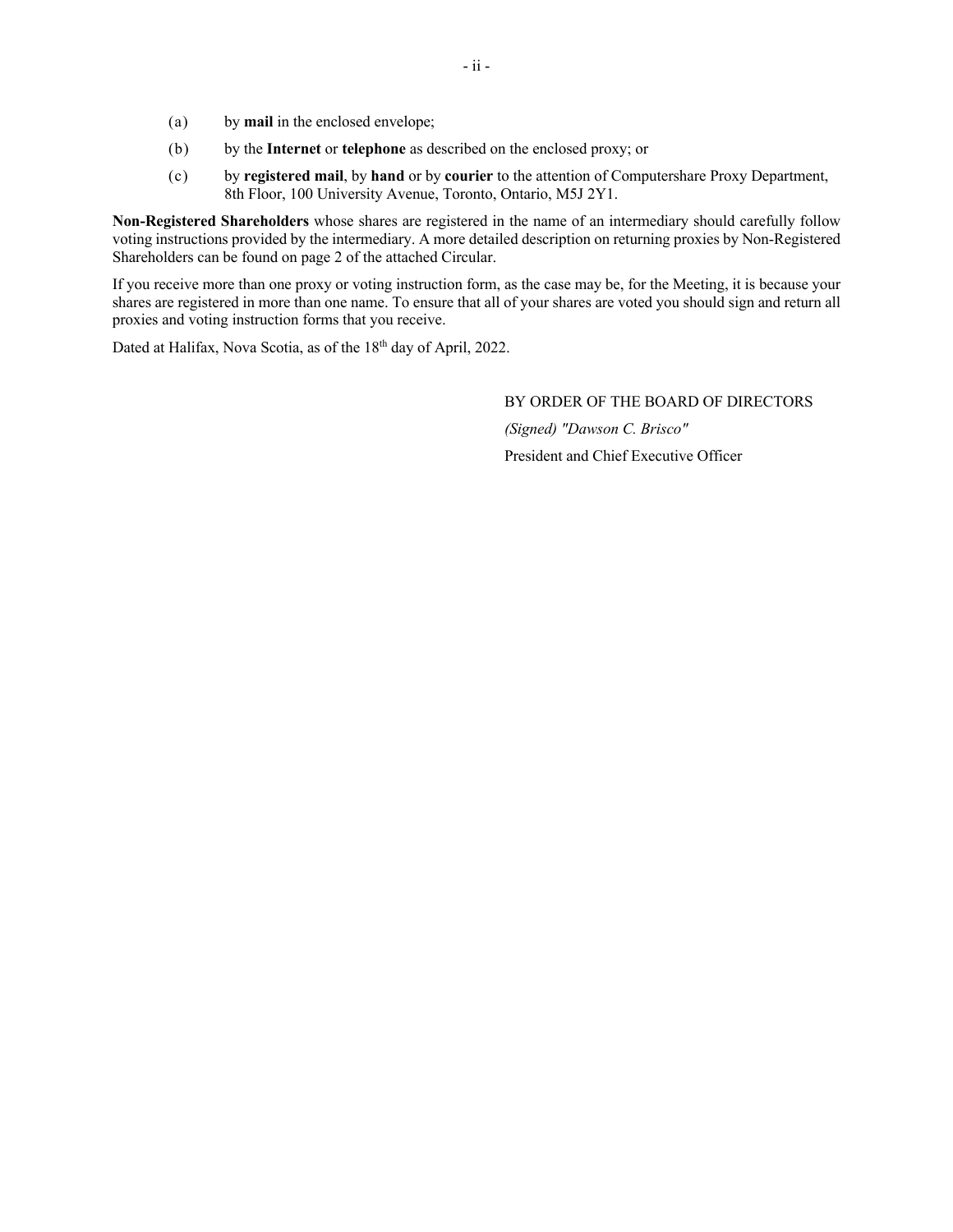## **TABLE OF CONTENTS**

| INTEREST OF CERTAIN PERSONS OR COMPANIES IN MATTERS TO BE ACTED UPON 11 |  |
|-------------------------------------------------------------------------|--|
|                                                                         |  |
|                                                                         |  |
| SECURITIES AUTHORIZED FOR ISSUANCE UNDER EQUITY COMPENSATION PLANS 15   |  |
|                                                                         |  |
|                                                                         |  |
|                                                                         |  |
|                                                                         |  |
|                                                                         |  |
|                                                                         |  |
|                                                                         |  |

SCHEDULE  $A - \text{AUDIT}$  COMMITTEE CHARTER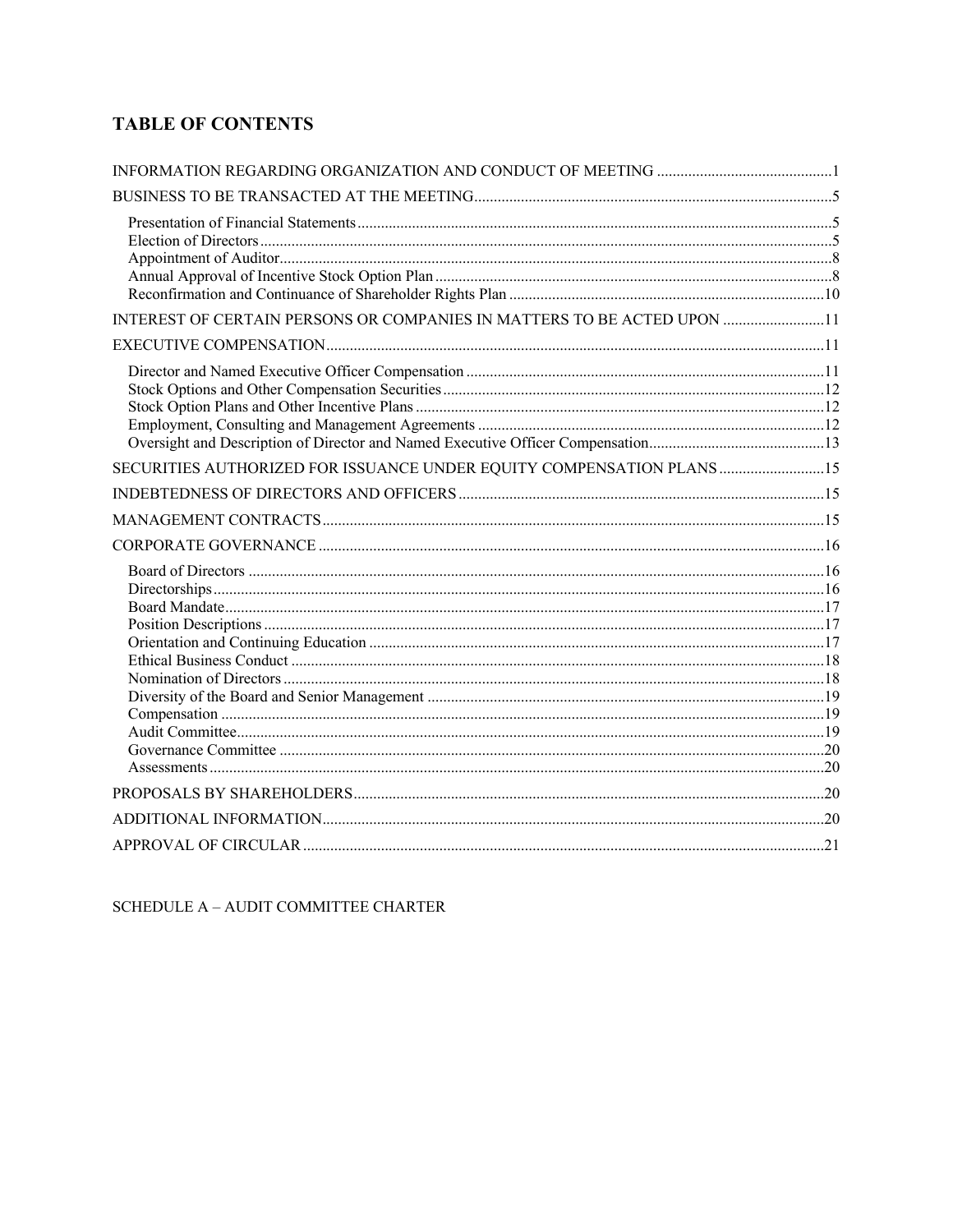#### **MORIEN RESOURCES CORP.**

#### **MANAGEMENT INFORMATION CIRCULAR**

(as at April 18, 2022, except as indicated)

#### **INFORMATION REGARDING ORGANIZATION AND CONDUCT OF MEETING**

#### **THIS MANAGEMENT INFORMATION CIRCULAR ("CIRCULAR") IS FURNISHED IN CONNECTION WITH THE SOLICITATION OF PROXIES BY OR ON BEHALF OF THE MANAGEMENT OF MORIEN RESOURCES CORP.** ("**Corporation**") for use at the annual and special meeting of the shareholders of the Corporation ("**Shareholders**") to be held as a virtual meeting by phone and webcast on Tuesday, May 17, 2022 at 2:00 p.m. (Atlantic Time) ("**Meeting**"), or at any adjournment thereof, for the purposes set forth in the accompanying notice of meeting ("**Notice of Meeting**").

The Corporation is the successor to Advanced Primary Minerals Corporation ("**APM**") resulting from a plan of arrangement that was effective on November 9, 2012 (the "**Arrangement**").

**Out of an abundance of caution, to proactively deal with potential issues arising from the public health impact of COVID-19, and to mitigate risks to the health of our shareholders, employees, directors and other stakeholders, the Corporation will hold the Meeting via a virtual-only format by phone and webcast.** 

**The virtual Meeting will be accessible by calling 877-407-2991 (toll-free) or 201-389-0925. We recommend that Shareholders call in twenty minutes in advance of the Meeting start time of 2:00 p.m. (Atlantic Time) on May 17, 2022, to allow ample time to check into the Meeting by telephone and complete the registration and voting procedures. Shareholders may also access a webcast of the Meeting online at**  https://services.choruscall.com/mediaframe/webcast.html?webcastid=CW6ZCcmP. To access an electronic copy of this document in order to click the webcast link, please visit the Corporation's profile on SEDAR at www.sedar.com, or visit the Corporation's website at www.morienres.com.

**Shareholders will not be able to attend the Meeting in person.** Registered Shareholders and duly appointed proxyholders will be able to vote on all business brought before the Meeting and submit questions for consideration as described in this Circular. Non-registered (or beneficial) Shareholders who have not appointed themselves or another person as their proxyholder will not be able to vote at the Meeting, but will be able to listen to and view the Meeting as guests. Shareholders who usually vote by proxy in advance of the Meeting will be able to do so in the normal way.

#### **Solicitation of Proxies**

Solicitation of proxies will be primarily by mail, but may also be by telephone or other means of communication by the directors, officers, employees or agents of the Corporation at nominal cost. All costs of solicitation will be paid by the Corporation. The Corporation will also pay the fees and costs of intermediaries for their services in transmitting proxy-related material in accordance with National Instrument 54-101, *Communication with Beneficial Owners of Securities of a Reporting Issuer* ("**NI 54-101**").

#### **Appointment and Revocation of Proxies**

Shareholders of the Corporation may be "Registered Shareholders" or "Non-Registered Shareholders". If common shares of the Corporation ("**Common Shares**") are registered in the Shareholder's name, they are said to be owned by a "**Registered Shareholder**". If Common Shares are registered in the name of an intermediary and not registered in the Shareholder's name, they are said to be owned by a "**Non-Registered Shareholder**". An intermediary is usually a bank, trust company, securities dealer or broker, or a clearing agency in which an intermediary participates. The instructions provided below set forth the different procedures for voting Common Shares at the Meeting to be followed by Registered Shareholders and Non-Registered Shareholders.

The persons named in the enclosed instrument appointing proxy are officers and/or directors of the Corporation. **Each Shareholder has the right to appoint a person or company (who need not be a Shareholder) to attend and act**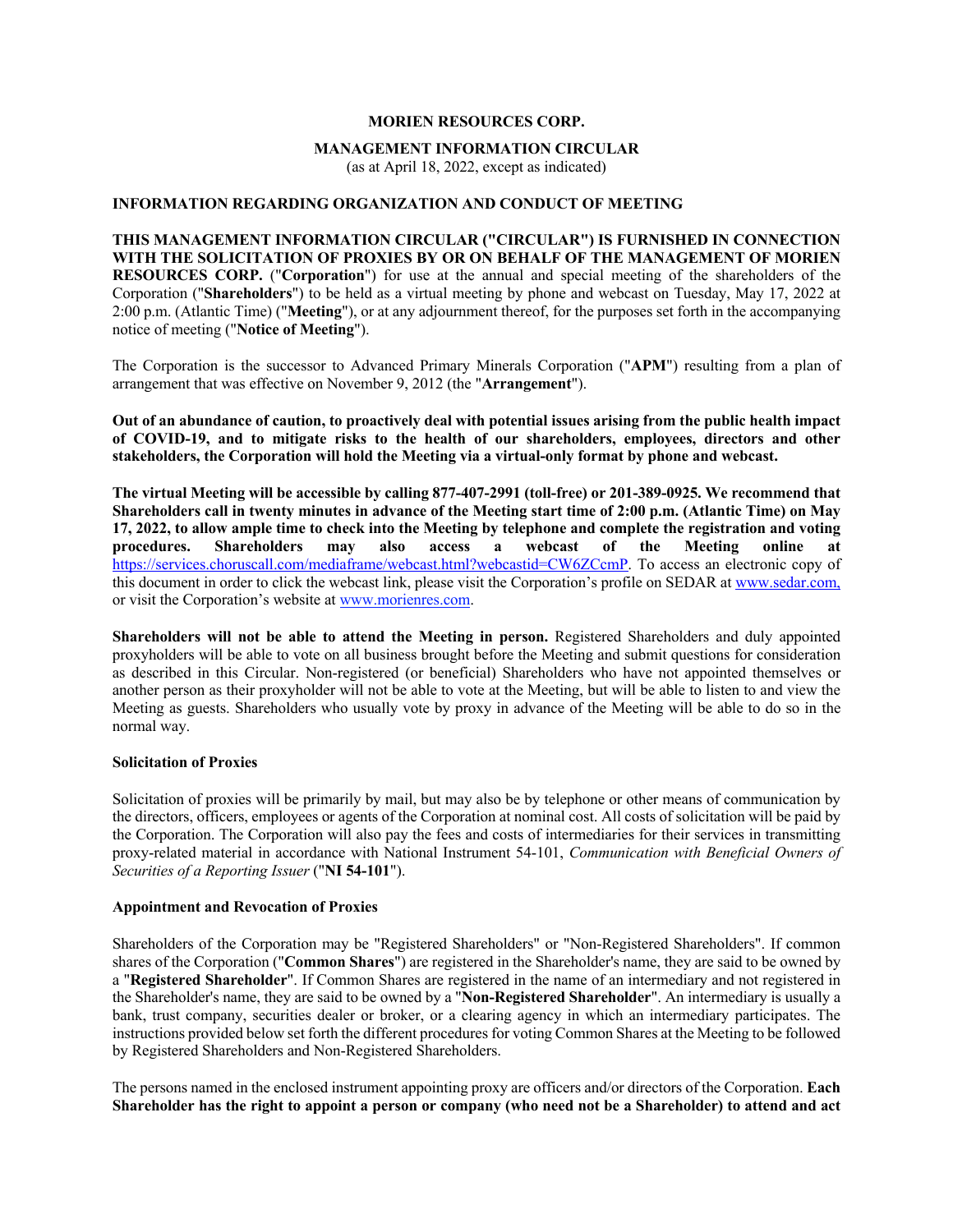**for him or her at the Meeting other than the persons designated in the enclosed form of proxy**. Shareholders who have given a proxy also have the right to revoke it insofar as it has not been exercised. The right to appoint an alternate proxyholder and the right to revoke a proxy may be exercised by following the procedures set out below under "*Registered Shareholders*" or "*Non-Registered Shareholders*", as applicable.

If any Shareholder receives more than one (1) proxy or voting instruction form, it is because that Shareholder's shares are registered in more than one form. In such cases, Shareholders should sign and submit all proxies or voting instruction forms received by them in accordance with the instructions provided.

#### **Registered Shareholders:**

Registered Shareholders have two (2) methods by which they can vote their Common Shares at the Meeting, namely by phone during the Meeting or by proxy. To assure representation at the Meeting, Registered Shareholders are encouraged to return the proxy included with this management information circular (the "**Circular**"). Sending in a proxy will not prevent a Registered Shareholder from voting at the Meeting. The vote will be taken and counted at the Meeting as described in this Circular. Registered Shareholders who do not plan to participate in the Meeting or who do not wish to vote by phone at the Meeting can vote by proxy.

#### Voting by Proxy

Proxies must be received by the Corporation's transfer agent, **Computershare Investor Services Inc.** ("**Computershare**"), not later than **Friday, May 13, 2022, at 2:00 p.m. (Atlantic Time)**. A Registered Shareholder must return the completed proxy to Computershare Investor Services Inc., as follows:

- (a) by **mail** in the enclosed envelope; or
- (b) by the **Internet** or **telephone** as described on the enclosed proxy; or
- (c) by **registered mail**, by **hand** or by **courier** to the attention of Computershare Proxy Department, 8th Floor, 100 University Avenue, Toronto, Ontario, M5J 2Y1.

To exercise the right to appoint a person or company to attend and act for a Registered Shareholder at the Meeting, such Shareholder must strike out the names of the persons designated on the enclosed instrument appointing a proxy and insert the name of the alternate appointee in the blank space provided for that purpose. Voting instructions for proxyholders are described below.

To exercise the right to revoke a proxy, in addition to any other manner permitted by law, a Shareholder who has given a proxy may revoke it by instrument in writing, executed by the Shareholder or his or her attorney authorized in writing, or if the Shareholder is a corporation, by a duly authorized officer or attorney thereof, and deposited: (i) at the registered office of the Corporation, 1701 Hollis Street, Suite 800, Halifax, NS, B3J 3M8, Attn: Dawson C. Brisco, at any time up to and including the last business day preceding the Meeting at which the proxy is to be used, or at any adjournment thereof, or (ii) with the chairman of the Meeting on the date of the Meeting, or at any adjournment thereof, and upon either of such deposits the proxy is revoked.

#### Voting at the Meeting by Registered Shareholders and Duly Appointed Proxyholders:

The Corporation is holding the Meeting as a completely virtual meeting, which will be conducted by phone and webcast. Shareholders may participate by phone and may also access a webcast of the Meeting online. Meeting participants will not be able to attend the Meeting in person. Votes for all motions and resolutions will be cast at the outset of the Meeting instead of at the time each respective motion or resolution is presented.

All Registered Shareholders and duly appointed proxyholders may participate in the Meeting by calling 877-407-2991 (toll-free) or 201-389-0925 and may also access a webcast of the Meeting by visiting https://services.choruscall.com/mediaframe/webcast.html?webcastid=CW6ZCcmP. At the outset of the meeting, all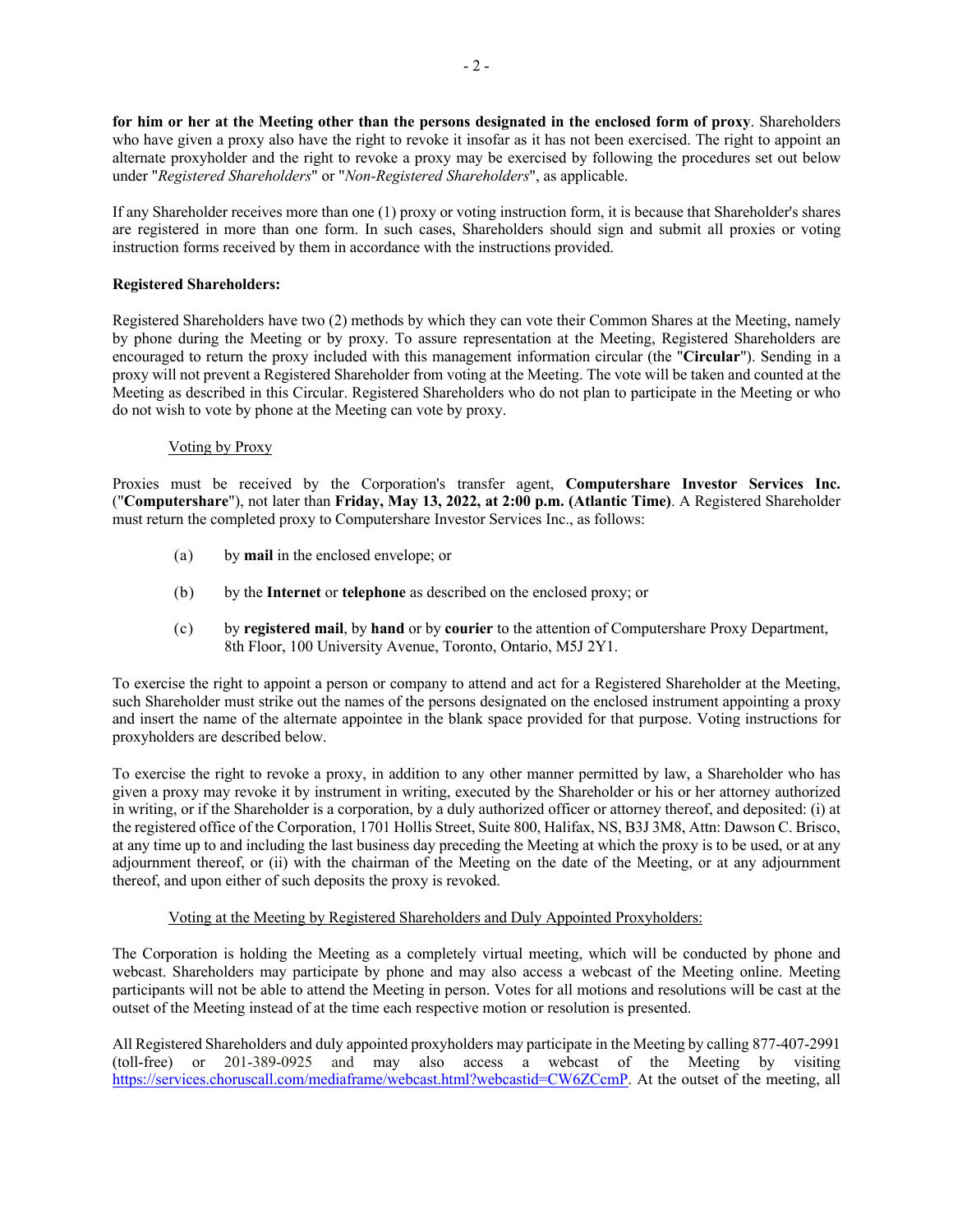Registered Shareholders and duly appointed proxyholders will be prompted to speak with Computershare if they wish to cast a vote or to revoke and recast a previously cast vote.

It is your responsibility to ensure connectivity during the Meeting. We recommend that Shareholders call in twenty minutes in advance of the Meeting start time of 2:00 p.m. (Atlantic Time) on May 17, 2022, to allow ample time to check into the Meeting by telephone and complete the foregoing registration and voting procedure.

#### **Non-Registered Shareholders:**

Guests, including Beneficial Shareholders who have not duly appointed themselves as proxyholder, can listen to the Meeting by calling 877-407-2991 (toll-free) or 201-389-0925 and view the webcast of the Meeting by visiting https://services.choruscall.com/mediaframe/webcast.html?webcastid=CW6ZCcmP. Guests will be able to listen to and view the Meeting but will not be able to vote or submit questions.

Non-Registered Shareholders who have not objected to their intermediary disclosing certain ownership information about themselves to the Corporation are referred to as "**NOBOs**". Non-Registered Shareholders who have objected to their intermediary disclosing the ownership information about themselves to the Corporation are referred to as "**OBOs**".

In accordance with the requirements of NI 54-101, the Corporation is sending the Notice of Meeting, this Circular, and either the voting instructions form ("**VIF**") or the form of proxy, as applicable, (collectively, the "**Meeting Materials**") directly to the NOBOs and indirectly, through intermediaries, to the OBOs. The Corporation will also pay the fees and costs of intermediaries for their services in delivering Meeting Materials to OBOs in accordance with NI 54-101.

#### Meeting Materials Received by OBOs from Intermediaries:

The Corporation has distributed copies of the Meeting Materials to intermediaries for distribution to OBOs. Intermediaries are required to deliver these materials to all OBOs of the Corporation who have not waived their rights to receive these materials, and to seek instructions as to how to vote the Common Shares. Often, intermediaries will use a service company (such as Broadridge Financial Solutions, Inc.) to forward the Meeting Materials to OBOs.

OBOs who receive Meeting Materials will typically be given the ability to provide voting instructions in one of two ways:

- (a) Usually, an OBO will be given a VIF which must be completed and signed by the OBO in accordance with the instructions provided by the intermediary. In this case, the mechanisms described above for Registered Shareholders cannot be used and the instructions provided by the intermediary must be followed.
- (b) Occasionally, an OBO may be given a proxy that has already been signed by the intermediary. This form of proxy is restricted to the number of Common Shares owned by the OBO but is otherwise not completed. This form of proxy does not need to be signed by the OBO but must be completed by the OBO and returned to Computershare Investor Services Inc. in the manner described above for Registered Shareholders.

The purpose of these procedures is to allow OBOs to direct the proxy voting of the Common Shares that they own but that are not registered in their name. Should an OBO who receives either a form of proxy or a VIF wish to attend and vote at the Meeting (or have another person attend and vote on his or her behalf), the OBO should strike out the persons named in the form of proxy as the proxyholder and insert the OBO's (or such other person's) name in the blank space provided or, in the case of a VIF, follow the instructions provided by the intermediary. **In either case, OBOs who received Meeting Materials from their intermediary should carefully follow the instructions provided by the intermediary.**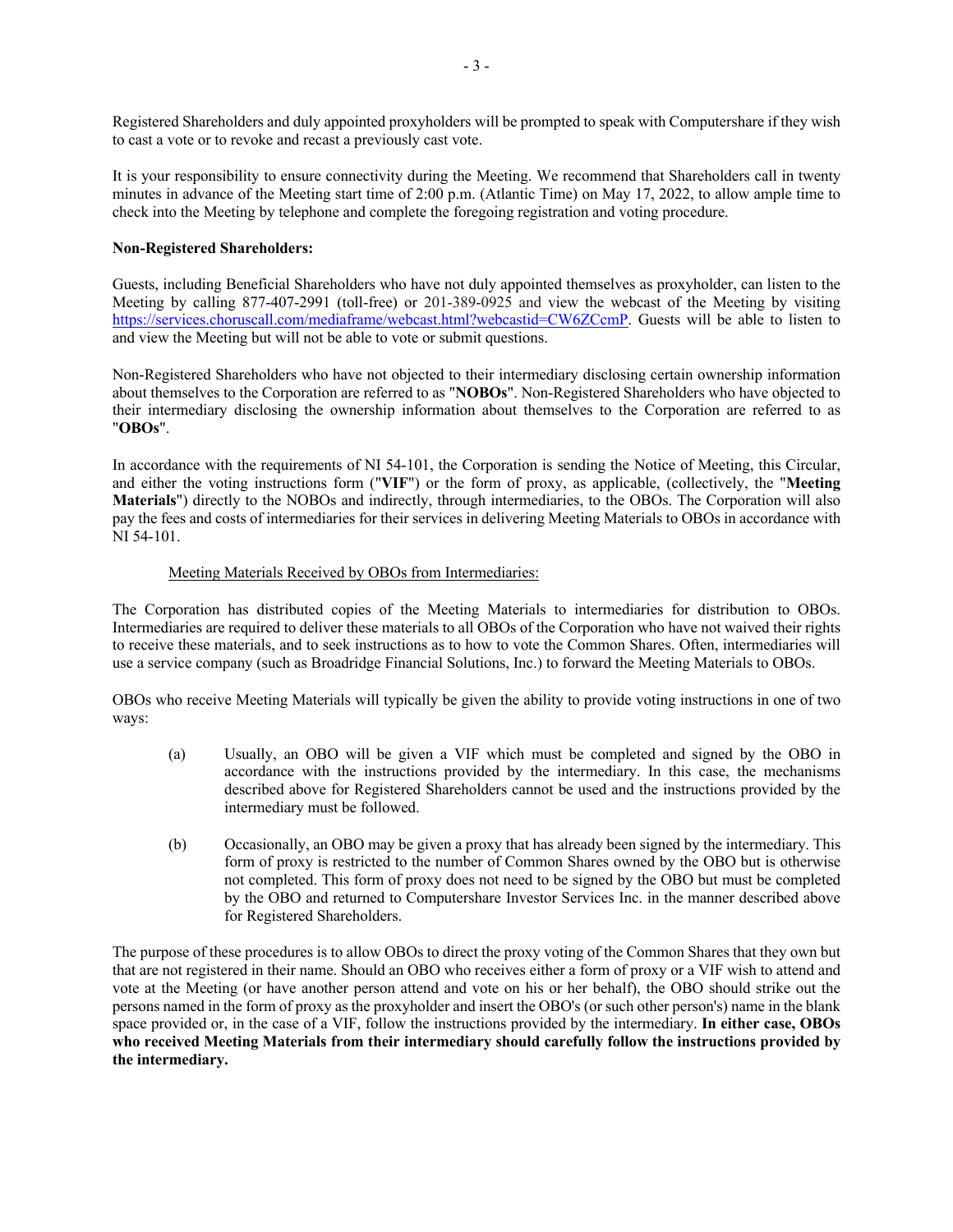To exercise the right to revoke a proxy, an OBO who has completed a proxy (or a VIF, as applicable) should carefully follow the instructions provided by the intermediary.

Proxies returned by intermediaries as "non-votes" because the intermediary has not received instructions from the OBO with respect to the voting of certain shares or, under applicable stock exchange or other rules, the intermediary does not have the discretion to vote those shares on one or more of the matters that come before the Meeting, will be treated as not entitled to vote on any such matter and will not be counted as having been voted in respect of any such matter. Common Shares represented by such "non-votes" will, however, be counted in determining whether there is a quorum.

#### Meeting Materials Received by NOBOs from the Corporation:

As permitted under NI 54-101, the Corporation has used a NOBO list to send the Meeting Materials directly to the NOBOs whose names appear on that list. If you are a NOBO and the Corporation's transfer agent, Computershare, has sent these materials directly to you, your name and address and information about your holdings of Common Shares of the Corporation have been obtained from the intermediary holding such shares on your behalf in accordance with applicable securities regulatory requirements.

As a result, any NOBO of the Corporation can expect to receive a scannable VIF from Computershare. Please complete and return the VIF to Computershare in the envelope provided. Computershare will tabulate the results of the VIFs received from the Corporation's NOBOs and will provide appropriate instructions at the Meeting with respect to the Common Shares represented by the VIFs received by Computershare.

By choosing to send these materials to you directly, the Corporation (and not the intermediary holding Common Shares on your behalf) has assumed responsibility for (i) delivering these materials to you, and (ii) executing your proper voting instructions. The intermediary holding Common Shares on your behalf has appointed you as the proxyholder of such Common Shares, and therefore you can provide your voting instructions by completing the proxy included with this Circular in the same way as a Registered Shareholder. Please refer to the information under the heading "*Registered Shareholders*" for a description of the procedure to return a proxy, your right to appoint another person or company as your proxy to attend the Meeting, and your right to revoke the proxy.

Although a Non-Registered Shareholder may not be recognized directly at the Meeting for the purposes of voting Common Shares registered in the name of his or her broker, a Non-Registered Shareholder may attend the Meeting as proxyholder for the Registered Shareholder and vote the Common Shares in that capacity. Non-Registered Shareholders who wish to attend the Meeting and indirectly vote their Common Shares as proxyholder for the Registered Shareholder should enter their own names in the blank space on the form of proxy provided to them and return the same to their broker (or the broker's agent) in accordance with the instructions provided by such broker.

#### **Notice-and-Access**

The Corporation is not sending the Meeting Materials to Registered Shareholders or Non-Registered Shareholders using notice-and-access delivery procedures defined under NI 54-101 and National Instrument 51-102, *Continuous Disclosure Obligations*.

#### **Exercise of Proxies**

Where a choice is specified, the Common Shares represented by proxy will be voted for, withheld from voting or voted against, as directed, on any poll or ballot that may be called. **Where no choice is specified, the proxy will confer discretionary authority and will be voted in favour of all matters referred to on the form of proxy. The proxy also confers discretionary authority to vote for, withhold from voting, or vote against amendments or variations to the matters identified in the Notice of Meeting and with respect to other matters not specifically mentioned in the Notice of Meeting but which may properly come before the Meeting.**

Management has no present knowledge of any amendments or variations to matters identified in the Notice of Meeting or any business that will be presented at the Meeting other than that referred to in the Notice of Meeting. However, if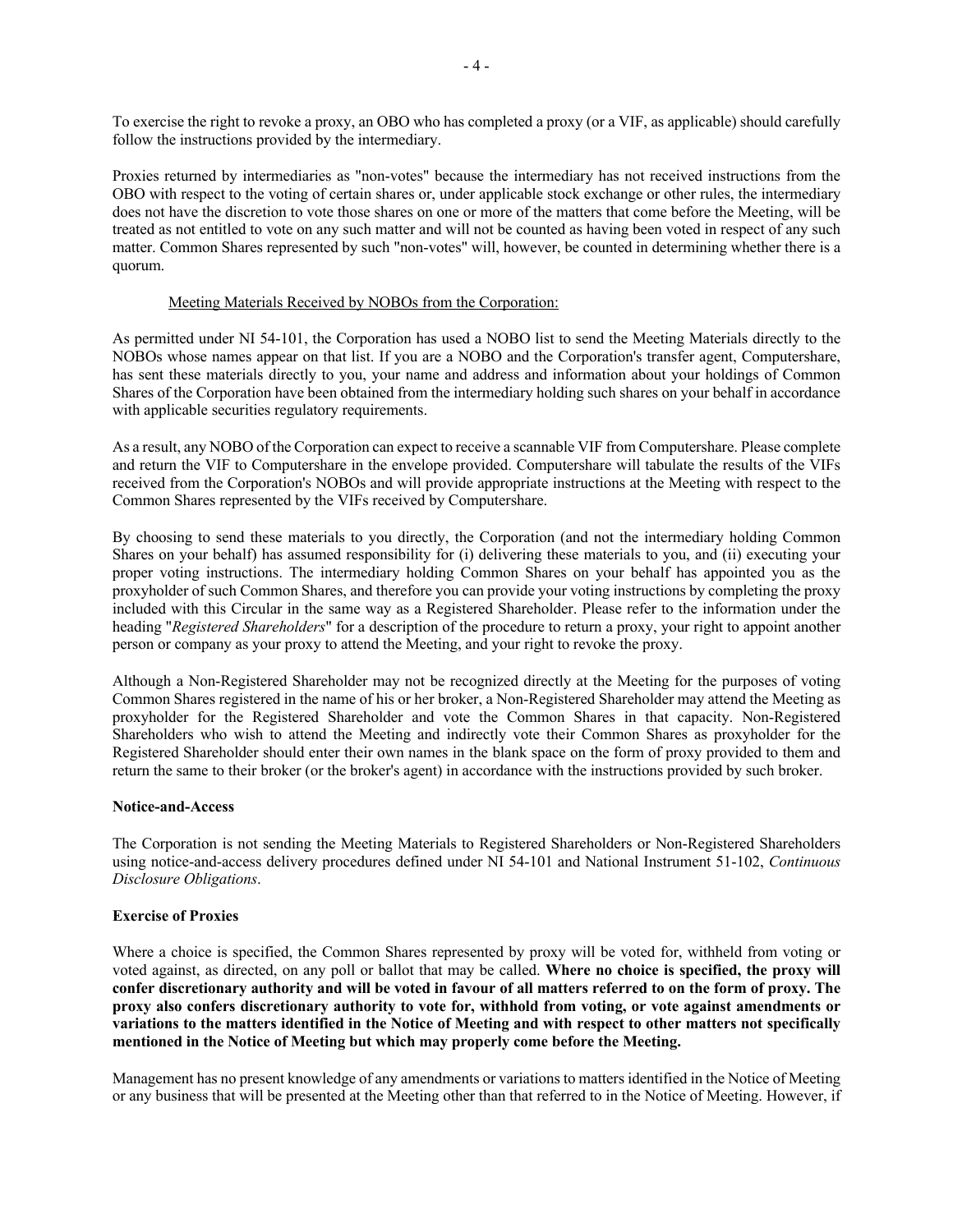any other matters properly come before the Meeting, it is the intention of the persons named in the enclosed instrument appointing a proxy to vote in accordance with the recommendations of management of the Corporation.

#### **Voting Shares**

The authorized capital of the Corporation consists of an unlimited number of Common Shares, of which 50,586,114 are issued and outstanding as of the date hereof.

The board of directors of the Corporation (the "**Board**" or "**Board of Directors**") has fixed the record date for the Meeting as the close of business on Tuesday, April 12, 2022 (the "**Record Date**"). Only Shareholders of record as of the close of business on the Record Date will be entitled to vote at the Meeting, provided that if a Shareholder has transferred any Common Shares after the Record Date and the transferee, having produced properly endorsed certificates evidencing such Common Shares or otherwise establishing ownership of such Common Share to the satisfaction of the Board, has demanded not later than ten (10) days before the Meeting that the transferee's name be included on the voting list for the Meeting, such transferee shall be entitled to vote the transferred Common Shares at the Meeting.

Shareholders entitled to vote shall have one (1) vote per Common Share at the Meeting.

#### **Quorum**

At least one (1) person holding or representing by proxy not less than five percent (5%) of the Common Shares entitled to be voted at the Meeting will constitute a quorum at the Meeting.

#### **Principal Shareholders**

As of the date hereof, to the knowledge of the directors and executive officers of the Corporation, the only person or company which beneficially owns, or exercises control or direction over, directly or indirectly, ten percent (10%) or more of the voting rights attached to the outstanding Common Shares is Atlantic Royalty LLC, a subsidiary of The Cline Group LLC, which beneficially owns, or exercises control or direction over, 5,950,000 Common Shares or 11.76% of the issued and outstanding Common Shares.

#### **BUSINESS TO BE TRANSACTED AT THE MEETING**

#### **Presentation of Financial Statements**

The financial statements of the Corporation, the auditor's report thereon and management's discussion and analysis for the fiscal year ended December 31, 2021, are filed on SEDAR under the Corporation's profile, and will be presented to the Shareholders at the Meeting.

#### **Election of Directors**

The articles of the Corporation provide that the size of the Board must consist of not less than one (1) director and not more than fifteen (15) directors to be elected annually. The Board is presently comprised of five directors. The Board has determined that, in the forthcoming year, the business of the Corporation may be properly conducted by a Board of Directors consisting of five directors and has fixed the size of the Board at five, effective at the close of the Meeting. The Board is also authorized to appoint up to one-third (1/3) of the number of directors elected at the previous annual general meeting of Shareholders.

The persons named in the list which follows are, in the opinion of management, well qualified to direct the Corporation's activities for the ensuing year. They have all confirmed their willingness to serve as directors, if elected. The term of office of each director elected will be until the next annual meeting of the Shareholders or until the position is otherwise vacated.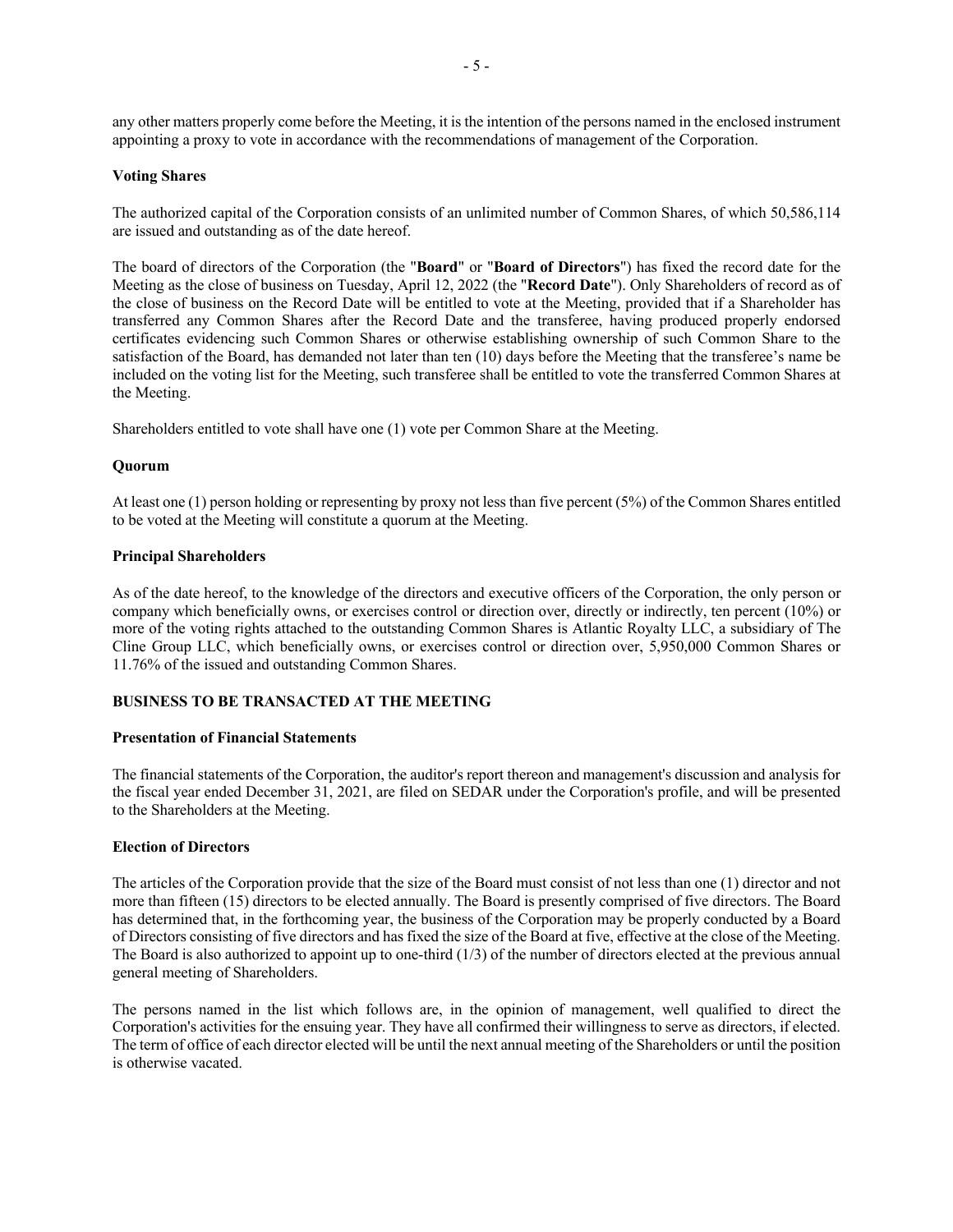**Unless the proxy specifically instructs the proxyholder to withhold such vote, Common Shares represented by the proxies hereby solicited shall be voted for the election of the nominees whose names are set forth below.** Management does not contemplate that any of these proposed nominees will be unable to serve as a director of the Corporation, but if that should occur for any reason prior to the Meeting, the persons designated in the enclosed instrument appointing proxy will have the right to use their discretion in voting for a properly qualified substitute.

| <b>Name, Province and</b><br><b>Country of Residence</b> | <b>Principal Occupation</b>                                                                                          | <b>Director Since</b>                                                               | <b>Current Position(s)</b><br>with the<br>Corporation    | <b>Common Shares of the</b><br><b>Corporation Owned,</b><br><b>Controlled or Directed</b> <sup>(1)</sup> |
|----------------------------------------------------------|----------------------------------------------------------------------------------------------------------------------|-------------------------------------------------------------------------------------|----------------------------------------------------------|----------------------------------------------------------------------------------------------------------|
| Dawson C. Brisco<br>Nova Scotia, Canada                  | President and Chief<br>Executive Officer of<br>the Corporation                                                       | May 20, 2020                                                                        | President and Chief<br>Executive Officer<br>and Director | 268,150                                                                                                  |
| John P. A. Budreski<br>British Columbia,<br>Canada       | Executive Chairman of<br>the Corporation;<br>Director and Executive<br>Chairman of EnWave<br>Corporation             | November 9,<br>2012                                                                 | Executive Chairman<br>and Director                       | 3,380,000                                                                                                |
| John P. Byrne $(2)(3)$<br>Ontario, Canada                | President, Petroleum<br>Corporation of Canada<br>Exploration Ltd. (an oil<br>exploration and<br>development company) | November 9,<br>Director<br>2012                                                     |                                                          | 2,740,250                                                                                                |
| Charles G. Pitcher $(2)(3)$<br>Ontario, Canada           | President, The Mining<br>House Inc. (a mine<br>engineering and<br>management services<br>company)                    | July 9, 2012<br>(date of first)<br>Director<br>appointment as a<br>director of APM) |                                                          | 325,000                                                                                                  |
| Mary C. Ritchie <sup>(2)(3)</sup><br>Alberta, Canada     | President, Richford<br>Holdings Ltd                                                                                  | May 20, 2020                                                                        | Director                                                 | 200,000                                                                                                  |

Notes:

(1) The information as to shareholdings was provided by the directors as of April 14, 2022.

(2) Member of the Audit Committee.

(3) Member of the Governance Committee.

**Dawson C. Brisco** – Mr. Brisco was appointed President and Chief Executive Officer of the Corporation in 2018. He is a Professional Geologist with over 15 years of corporate development and mining industry experience in the bulk commodity and energy sectors. Prior to joining the Corporation, Mr. Brisco managed an exploration alliance with Xstrata Coal in Asia from 2005 to 2010. From 2010 to 2018, he managed dual corporate development roles at both Morien Resources Corp. and Erdene Resource Development Corp. Mr. Brisco is an independent Director of the Mining Association of Nova Scotia.

**John P.A. Budreski** – Mr. Budreski was formerly the President and Chief Executive Officer of the Corporation. Prior to that, Mr. Budreski was a Vice Chairman of Cormark Securities Inc. Mr. Budreski was also President and Chief Executive Officer of Orion Securities Inc. which was sold to Macquarie Group in 2007. He has over 30 years of broad experience in the resource and resource financing industries, including Managing Director of Equity Capital Markets and Head of Investment Banking for Scotia Capital Inc. from 1998 to 2005. Mr. Budreski has a Bachelor of Engineering from Dalhousie/TUNS University in Halifax, Nova Scotia and an MBA from the University of Calgary, Alberta. Mr. Budreski is also a director and Executive Chairman of EnWave Corporation, and a director of Sandstorm Gold Ltd. and NuLegacy Gold Corporation.

**John P. Byrne** – Mr. Byrne has more than 30 years of investment banking and corporate finance experience. He is President of Petroleum Corporation of Canada Exploration Limited ("**Petrex**"), an oil and gas exploration and development company, and has held that position since 1976. Petrex helped establish and finance Enerplus Energy Services Limited for which Mr. Byrne served as Vice-Chairman from 1986 to 2000. He also served in senior executive roles with Levesque Beaubien Geoffrion Inc. (now National Bank Financial), A.E. Ames & Company Ltd./Dominion Securities Ames Ltd. and The First Boston Corporation. Mr. Byrne graduated from McGill University in Montreal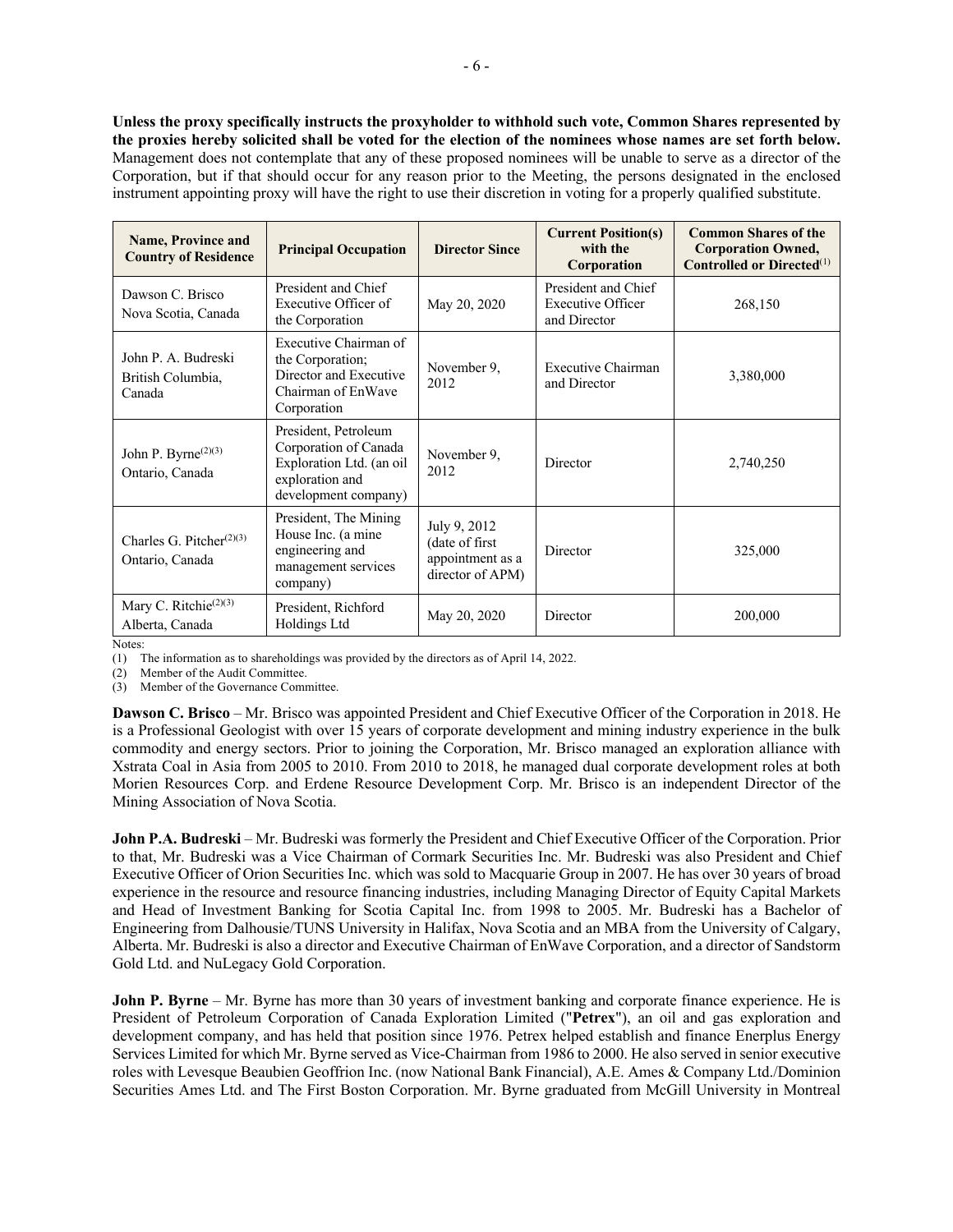with a BA and from the University of Toronto Law School with a LLB. He is also a Chartered Financial Analyst. Mr. Byrne is also a director of Erdene Resource Development Corp.

**Charles G. Pitcher** – Mr. Pitcher has over four decades of experience in civil and mining operations, engineering, project development and mines management. He has provided his consulting services through The Mining House Inc since 1985. In 2012, he was President and Chief Operating Officer of Wilson Creek Coal LLP in Pennsylvania. From 2002 to 2004, he served in the offices of President and Chief Executive Officer and Chief Operations Officer of Western Canadian Coal Corp., a producer of high-quality metallurgical coal, and continued as a director until 2010. He has been a director of Morien since July 9, 2012. Mr. Pitcher holds a B.Sc. Mining Engineering degree (1979) from the Colorado School of Mines.

**Mary C. Ritchie** – Ms. Ritchie is the President and Chief Executive Officer of Richford Holdings Ltd., an accounting and investment advisory services firm based in Edmonton, Alberta. Ms. Ritchie has over 30 years of experience in both the public, private and not-for-profit sectors and is a member of CPA Canada and a Fellow of CPA Alberta. She is a member of the board of directors and audit committees of Nuvo Pharmaceuticals Inc. (TSX) and EnWave Corporation (TSX-V). She has been a director on a number of boards, including the Canada Pension Plan Investment Board, Industrial Alliance Insurance, Financial Services Inc. (TSX), iA Financial Corporation Inc. (TSX), Alaris Equity Partners Income Trust (TSX) and a past member of the RBC Global Asset Management's independent oversight committee. Ms. Ritchie holds a B.A. degree from the University of Western Ontario and a Bachelor of Commerce degree from the University of Alberta.

#### Cease Trade Orders, Bankruptcies, Penalties or Sanctions

Other than as noted below, to the knowledge of the Corporation:

- (a) no proposed director of the Corporation is, or within ten years prior to the date of this Circular has been, a director, chief executive officer or chief financial officer of any company (including the Corporation) that:
	- (i) was subject to a cease trade order, an order similar to a cease trade order or an order that denied the relevant company access to any exemption under securities legislation, that was in effect for a period of more than 30 consecutive days, that was issued while the proposed director was acting in the capacity as director, chief executive officer or chief financial officer; or
	- (ii) was subject to a cease trade order, an order similar to a cease trade order or an order that denied the relevant company access to any exemption under securities legislation, that was in effect for a period of more than 30 consecutive days, that was issued after the proposed director ceased to be a director, chief executive officer or chief financial officer and which resulted from an event that occurred while that person was acting in the capacity as director, chief executive officer or chief financial officer.
- (b) no proposed director of the Corporation:
	- (i) is, or within ten years prior to the date of this Circular has been, a director or executive officer of any company (including the Corporation) that, while that person was acting in that capacity, or within a year of that person ceasing to act in that capacity, became bankrupt, made a proposal under any legislation relating to bankruptcy or insolvency or was subject to or instituted any proceedings, arrangement or compromise with creditors or had a receiver, receiver manager or trustee appointed to hold its assets; or
	- (ii) has, within ten years prior to the date hereof, become bankrupt, made a proposal under any legislation relating to bankruptcy or insolvency, or become subject to or instituted any proceedings, arrangement or compromise with creditors, or had a receiver, receiver manager or trustee appointed to hold the assets of the proposed director.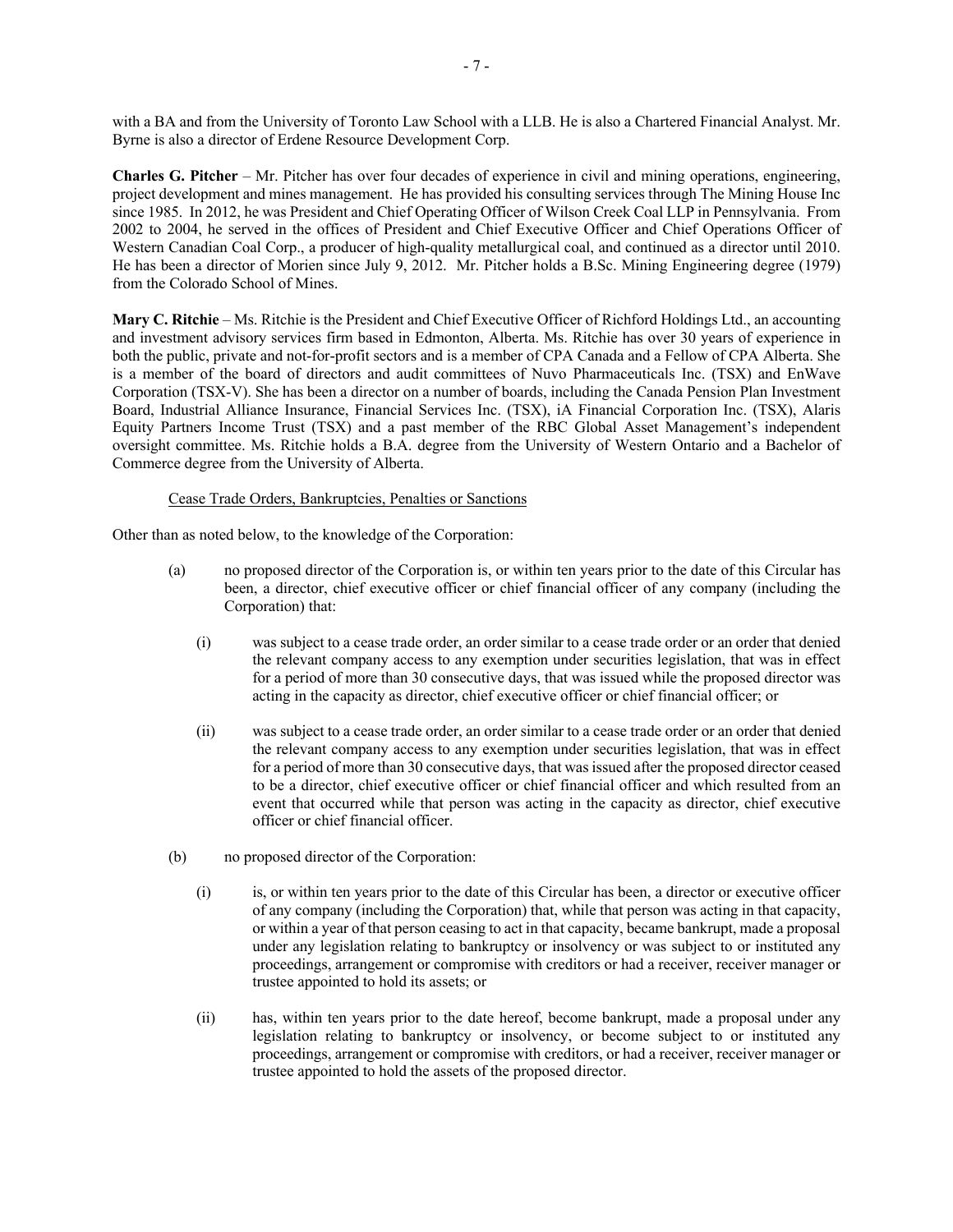John P.A. Budreski became a director of Colossus Minerals Inc. ("**Colossus**") in late March of 2014 pursuant to the terms of, and upon the completion of, a Court supervised restructuring. Prior to Mr. Budreski joining the Board of Colossus, Colossus had failed to file its requisite disclosure materials with the applicable regulatory bodies and, on April 29, 2014, the Ontario Securities Commission issued a cease trade order against Colossus. As of the date hereof, the cease trade order remains in effect.

No proposed director of the Corporation has been subject to (i) any penalties or sanctions imposed by a court relating to securities legislation or by a securities regulatory authority or has entered into a settlement agreement with a securities regulatory authority; or (ii) any other penalties or sanctions imposed by a court or regulatory body that would likely be considered important to a reasonable securityholder in deciding whether to vote for a proposed director.

#### **Appointment of Auditor**

KPMG LLP, Chartered Professional Accountants has been the auditor of the Corporation since November 9, 2012 and was the auditor of APM, the Corporation's predecessor, since December 8, 2009. Management recommends the re-appointment of KPMG LLP. The Shareholders will be asked at the Meeting to vote for the appointment of KPMG LLP as auditor of the Corporation until the next annual meeting of Shareholders of the Corporation, at a remuneration to be fixed by the Board.

**It is intended that all proxies received will be voted in favour of the appointment of KPMG LLP as auditor of the Corporation, unless a proxy contains instructions to withhold the same from voting. Greater than 50% of the votes cast by Shareholders and proxyholders at the Meeting is required to approve the appointment of KPMG LLP as auditor of the Corporation.**

#### **Annual Approval of Incentive Stock Option Plan**

Pursuant to the terms of the Arrangement, the Corporation adopted the form of APM's 10% "rolling" incentive stock option plan, *mutatis mutandis* (the "**Plan**").

The rules of the TSX Venture Exchange ("**TSX-V**") provide that a stock option plan must be re-approved by shareholders every year. The Plan, which had been originally approved by the board of directors of APM on October 25, 2002, and was amended on June 23, 2011, and May 12, 2017, was approved by the Shareholders annually at the annual and special meetings of Shareholders and most recently at the meeting held on May 19, 2021.

The purpose of the Plan is to advance the interests of the Corporation by encouraging the directors, officers, employees and consultants of the Corporation, and of its subsidiaries and affiliates, if any, to acquire Common Shares thereby increasing their proprietary interest in the Corporation, encouraging them to remain associated with the Corporation and furnishing them with additional incentive in their efforts on behalf of the Corporation in the conduct of its affairs. The Plan has been prepared to comply with the policies of the TSX-V.

The following information is intended as a brief description of the Plan, and is qualified in its entirety by reference to the Plan itself, which is attached as Schedule A to the Corporation's management information circular dated May 12, 2017 filed on SEDAR at www.sedar.com under the Corporation's profile and is incorporated herein by reference. In addition, upon request, the Corporation will promptly provide a copy of the Plan free of charge to any Shareholder. To request a copy of the Plan, Shareholders should contact Dawson C. Brisco at Morien Resources Corp., 1701 Hollis Street, Suite 800, Halifax, NS, B3J 3M8, Telephone (902) 403-3149.

#### The Plan

The Plan is administered by the Board of Directors of the Corporation, but may be administered by a special committee of directors if one is appointed by the Board of Directors. Directors, officers, consultants, and employees of the Corporation or its subsidiaries, and employees of any person or company which provides management services to the Corporation or its subsidiaries, are eligible for participation in the Plan.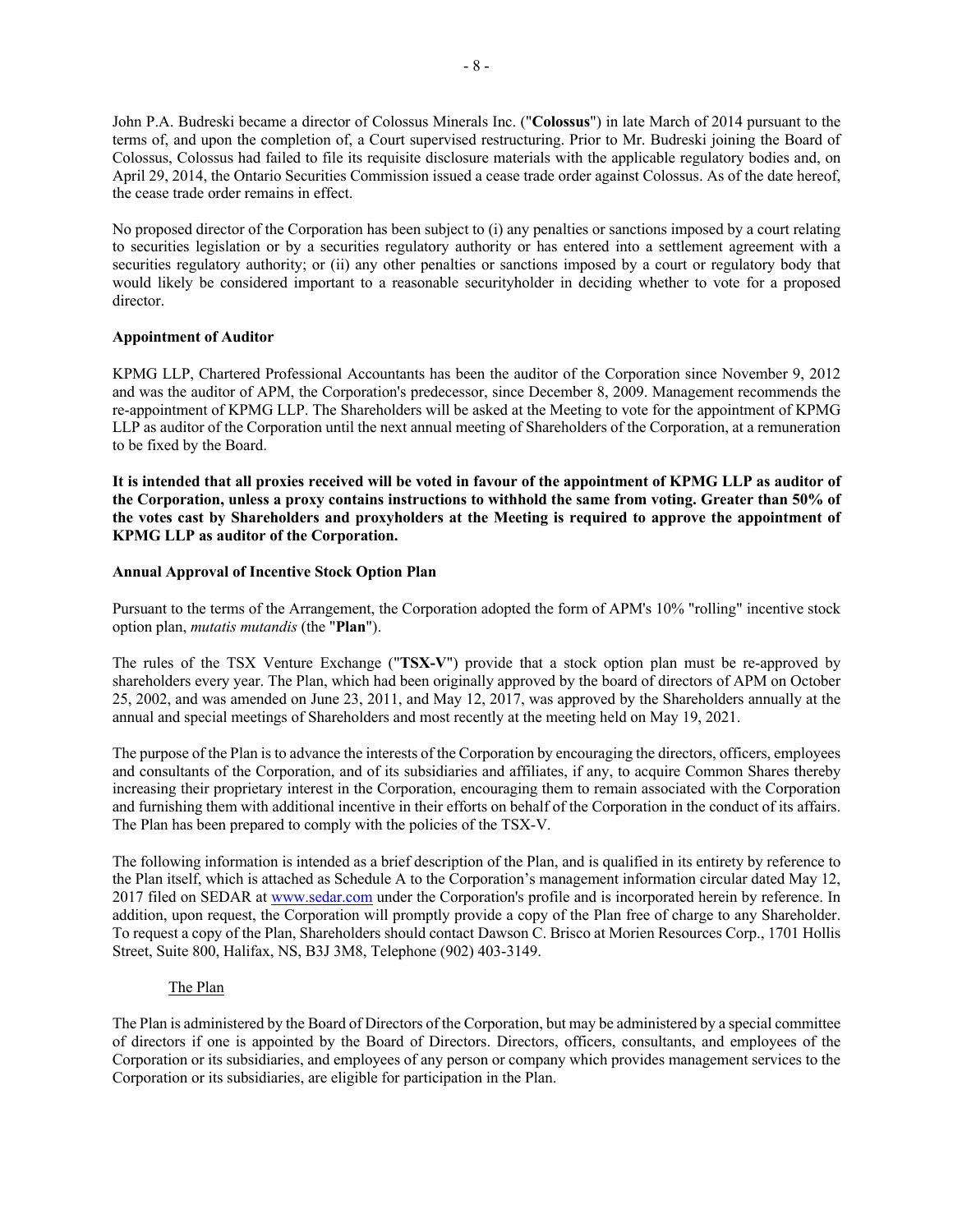The aggregate number of Common Shares that may be reserved for issuance under the Plan shall not exceed ten percent (10%) of the issued and outstanding Common Shares of the Corporation from time to time. The number of Common Shares subject to an option to a participant shall be determined by the Board of Directors, but no participant shall be granted an option which exceeds the maximum number of shares permitted by the TSX-V or any stock exchange on which the Common Shares are then listed, or other regulatory body having jurisdiction. In particular:

- (a) No participant may be granted options to purchase a number of Common Shares equalling more than 5% of the issued Common Shares in any twelve-month period unless the Corporation has obtained disinterested shareholder approval in respect of such grant and satisfies applicable TSX-V requirements.
- (b) Options shall not be granted if their exercise would result in the issuance of more than 2% of the issued Common Shares in any twelve-month period to any one consultant of the Corporation or any of its subsidiaries.
- (c) Options shall not be granted if their exercise would result in the issuance of more than 2% of the issued Common Shares in any twelve-month period to employees of the Corporation or of any of its subsidiaries conducting investor relation activities. Options granted to persons performing investor relations activities are required to contain vesting provisions such that vesting occurs over at least twelve (12) months with no more than one quarter  $\binom{1}{4}$  of the options vesting in any threemonth period.
- (d) Options shall not be granted if such grant would result in the grant to insiders (as a group) under the Plan, together with all of the Corporation's previously established and outstanding stock option plans or grants, within a 12-month period, of a number of options exceeding 10% of the outstanding Common Shares, calculated on the date an option is granted to an insider.

The exercise price of the Common Shares covered by each option shall be determined by the Board of Directors, provided that the exercise price shall not be less than the price permitted by the TSX-V or any stock exchange on which the Common Shares are then listed, or other regulatory body having jurisdiction.

Subject to any vesting restrictions imposed by the TSX-V, the Board may determine the time during which options vest and the method of vesting, or that no vesting restriction shall exist.

The maximum term of an option is five (5) years, provided that participant's options expire ninety (90) days after his ceasing to act for the Corporation (or thirty (30) days in the case of a participant engaged in investor relations activities), except upon the death of a participant, in which case his estate shall have one (1) year in which to exercise the outstanding options.

No options are transferable or assignable.

Subject to the approval of the TSX-V, the Board of Directors has the discretion to amend or terminate the Plan; provided however, no amendment shall alter the terms of any outstanding options unless Shareholder approval, or disinterested Shareholder approval, as the case may be, is obtained.

#### Existing Stock Options

As of April 18, 2022, the Corporation had stock options outstanding under the Plan that were exercisable to acquire, in the aggregate, 4,225,000 Common Shares. See "*Securities Authorized for Issuance Under Equity Compensation Plans*" for additional information with regard to the options outstanding as at December 31, 2021.

#### Approval of the Plan

Policy 4.4 of the TSX-V requires that rolling security based compensation plans must receive shareholder approval yearly, at the issuer's annual general meeting. In accordance with Policy 4.4, Shareholders will be asked to consider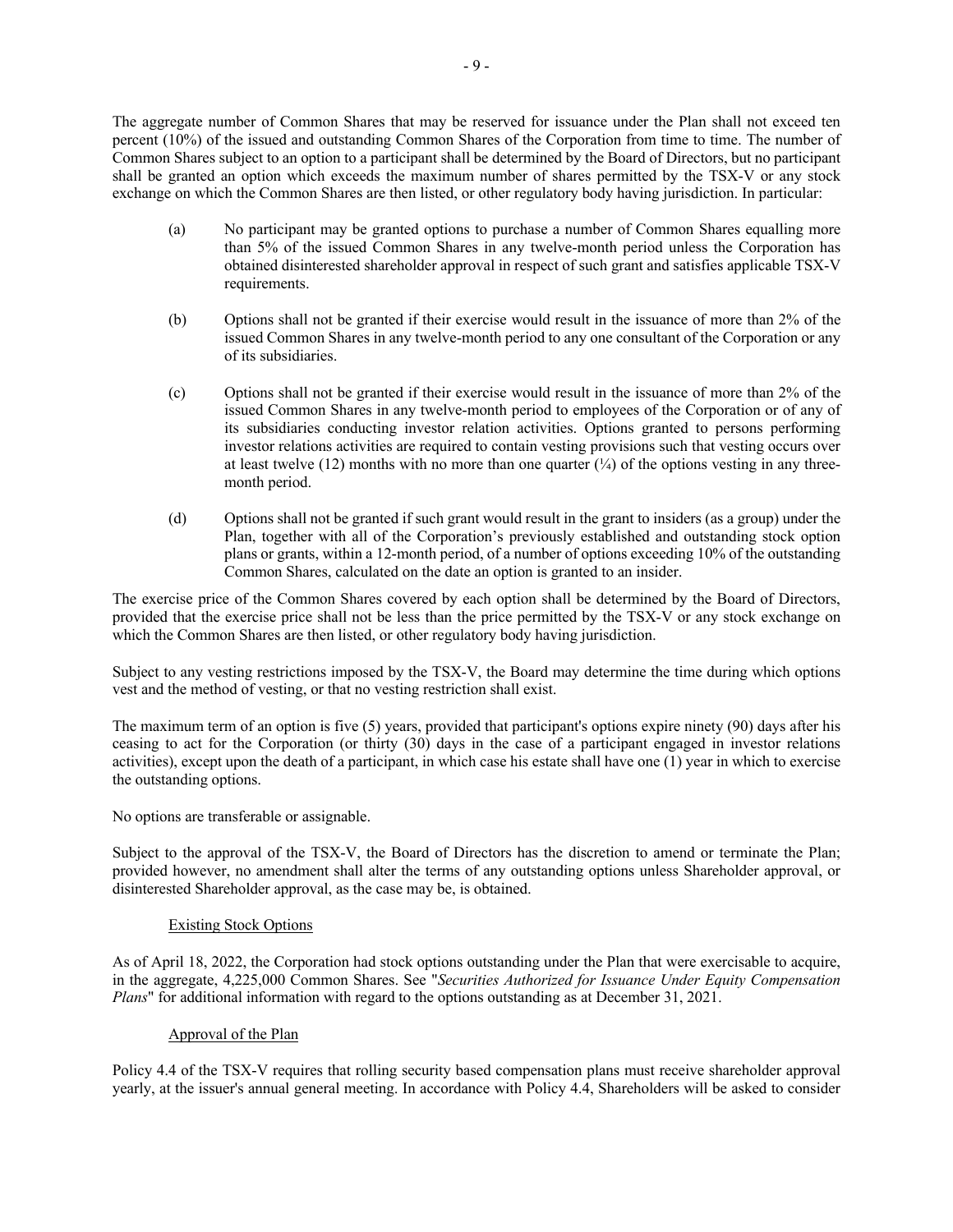and if thought fit, approve the following ordinary resolution re-approving, adopting and ratifying the Plan as the Corporation's stock option plan:

**BE IT RESOLVED** as an ordinary resolution of the Shareholders of the Corporation that:

- 1. the Plan, in the form approved by the shareholders of the Corporation at its annual and special meeting held on June 14, 2017, is hereby ratified, confirmed and approved;
- 2. the form of the Plan may be amended in order to satisfy the requirements or requests of any regulatory authorities without requiring further approval of the Shareholders; and
- 3. any one of the directors or officers of the Corporation is hereby authorized to take all such actions and execute and deliver all such documents as are necessary or desirable for the implementation of this resolution.

The directors of the Corporation believe the Plan is in the Corporation's best interests and recommend that the Shareholders approve the Plan. **It is intended that all proxies received will be voted in favour of approving the Plan unless a proxy contains instructions to vote against. Greater than 50% of the votes cast by Shareholders and proxyholders at the Meeting are required to approve the Plan.** 

#### **Reconfirmation and Continuance of Shareholder Rights Plan**

The Corporation entered into a shareholder rights plan agreement (the "**Rights Plan Agreement**") with Computershare Investor Services Inc., as rights agent, effective February 4, 2019, to implement the adoption of a shareholder rights plan for the Corporation (the "**Rights Plan**"). At the Meeting, the Corporation will be seeking the approval of Shareholders to reconfirm and continue the operation of the Rights Plan in accordance with the terms of the Rights Plan Agreement.

The purpose of the Rights Plan is to: (i) ensure, to the extent possible, that all holders of Common Shares and the Board have adequate time to consider and evaluate any unsolicited bid for the Common Shares; (ii) provide the Board with adequate time to identify, develop and negotiate value-enhancing alternatives, if considered appropriate, to any such unsolicited bid; (iii) encourage the fair treatment of the Shareholders in connection with any take-over bid made for the Common Shares; (iv) generally, to assist the Board in enhancing Shareholder value; and (v) ensure consistency with the Canadian take-over regime.

The Rights Plan encourages a potential acquiror to proceed with their bid in accordance with Canadian take-over bid rules, which requires that the bid satisfy certain minimum standards intended to promote fairness, or have the approval of the Board. Under the Rights Plan, those bids that meet certain requirements intended to protect the interests of all Shareholders are deemed to be "Permitted Bids". Permitted Bids must be made by way of a take-over bid circular prepared in compliance with applicable securities laws and, among other conditions, must remain open for the minimum period set out in the Rights Plan. In the event a take-over bid does not meet the Permitted Bid requirements or a person otherwise acquires 20% or more of the outstanding Common Shares, subject to certain exemptions, the rights will entitle Shareholders, other than any Shareholder acquiring the Common Shares, to purchase additional Common Shares at a substantial discount to the market value at the time. As a result, the investment of the Shareholder or Shareholders making the acquisition will be greatly diluted if a substantial portion of the rights are exercised.

The continuation of the Rights Plan is not being proposed to prevent take-over bids that treat Shareholders fairly, or in response to, or in anticipation of, any pending, threatened or proposed acquisition or take-over bid that is known to the Board or management of the Corporation.

This summary of the Rights Plan is qualified in its entirety by reference to the complete text of the Rights Plan Agreement, which is incorporated by reference in this Circular and available on the Corporation's SEDAR profile at www.sedar.com. In addition, a copy of the Rights Plan Agreement may be obtained from the Corporation upon request. To request a copy of the Rights Plan Agreement, Shareholders should contact Dawson C. Brisco at Morien Resources Corp., 1701 Hollis Street, Suite 800, Halifax, NS, B3J 3M8, Telephone (902) 403-3149.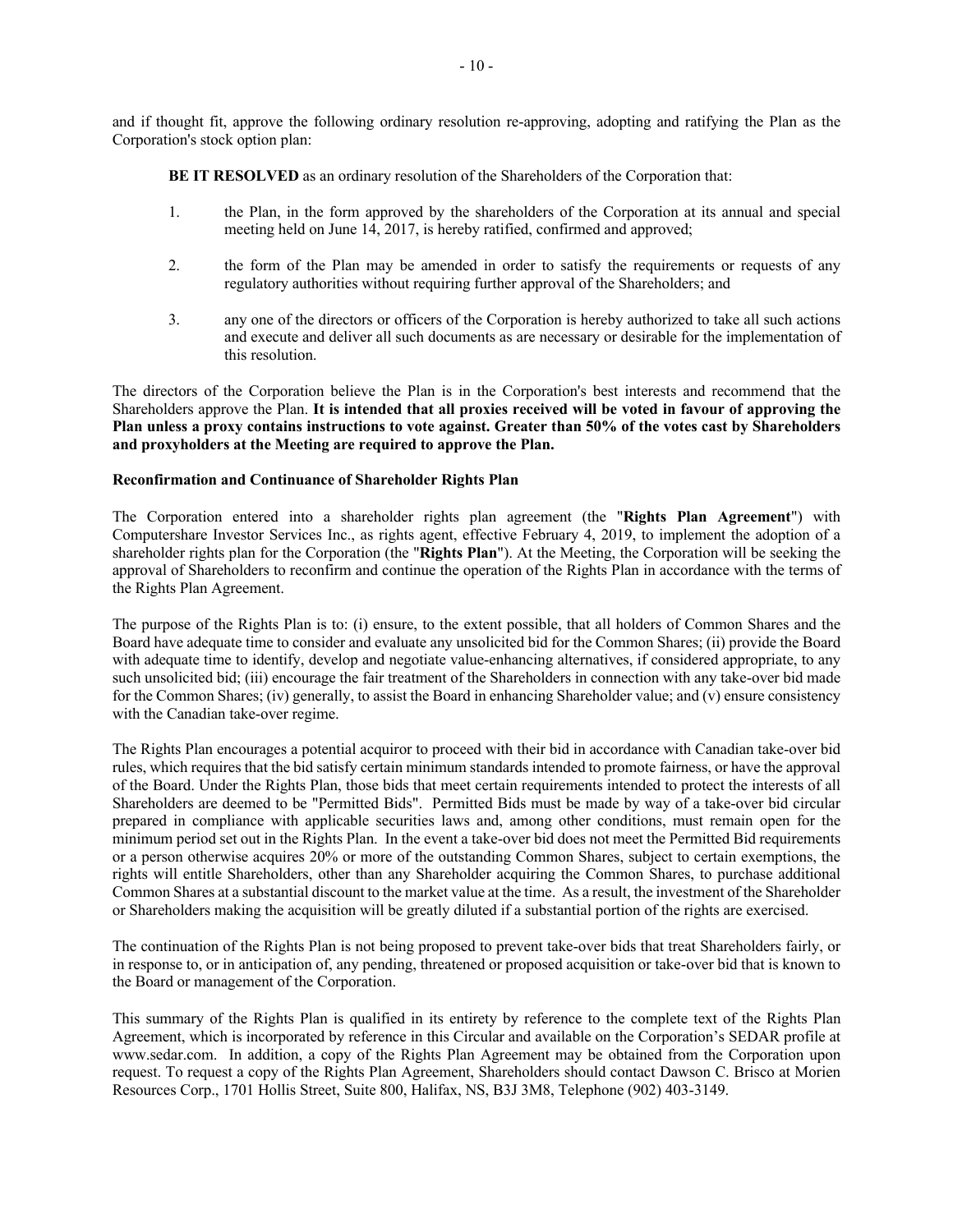#### Shareholder Approval

The Rights Plan will terminate following the Meeting in accordance with the provisions of the Rights Plan Agreement, unless the continuance of the Rights Plan is approved by Shareholders at the Meeting.

At the Meeting, Shareholders will be asked to consider and, if deemed advisable, pass the following resolution reconfirming and approving the continuance of the Rights Plan ("**Shareholder Rights Plan Resolution**"):

**BE IT RESOLVED** as an ordinary resolution of the Shareholders of the Corporation that:

- 1. the reconfirmation and continuation of the Corporation's shareholder rights plan pursuant to the shareholder rights plan agreement dated as of February 4, 2019 between the Corporation and Computershare Investor Services Inc., and the continuance of the rights issued pursuant to the Rights Plan, be and are hereby approved, ratified and confirmed;
- 2. any officer of the Corporation be and is hereby authorized and directed, acting for, in the name of and on behalf of the Corporation, to execute or cause to be executed and to deliver or cause to be delivered, all such documents, agreements and instruments, and to do or cause to be done all such acts and things as such director or officer of the Corporation determines to be necessary or desirable in order to carry out the intent of this resolution and the matters authorized hereby, such determination to be conclusively evidenced by the execution and delivery of any such document, agreement or instrument or the doing of any such act or thing.

The Board recommends that the Shareholders approve and confirm the continuance of the Rights Plan. **It is intended that all proxies received will be voted in favour of the Shareholder Rights Plan Resolution, unless a proxy contains instructions to vote against such resolution. Greater than 50% of the votes of Shareholders present in person or by proxy are required to approve the Shareholder Rights Plan Resolution**.

#### **INTEREST OF CERTAIN PERSONS OR COMPANIES IN MATTERS TO BE ACTED UPON**

No person who has been a director or executive officer of the Corporation since January 1, 2021 nor any proposed nominee for election as a director, nor any associate of the foregoing, has any material interest, direct or indirect, by way of beneficial ownership of securities of the Corporation or otherwise, in matters to be acted upon at the Meeting other than (i) the election of directors; and (ii) as directors and officers they are eligible to receive grants of options under the Plan.

#### **EXECUTIVE COMPENSATION**

#### **Director and Named Executive Officer Compensation**

The following table sets forth the information required under Form 51-102F6V, *Statement of Executive Compensation – Venture Issuers* ("**Form 51-102F6V**") regarding all compensation paid, payable, awarded, granted, given, or otherwise provided during the two most recently completed financial years of the Corporation to all persons acting as directors or as "**Named Executive Officers**" or "**NEOs**". The following persons are Named Executive Officers (or NEOs) of the Corporation under Form 51-102F6V:

- (a) the Corporation's chief executive officer ("**CEO**");
- (b) the Corporation's chief financial officer ("**CFO**");
- (c) in respect of the Corporation and its subsidiaries, the most highly compensated executive officer other than the CEO and CFO at the end of the most recently completed financial year whose total compensation was more than \$150,000 for that financial year; and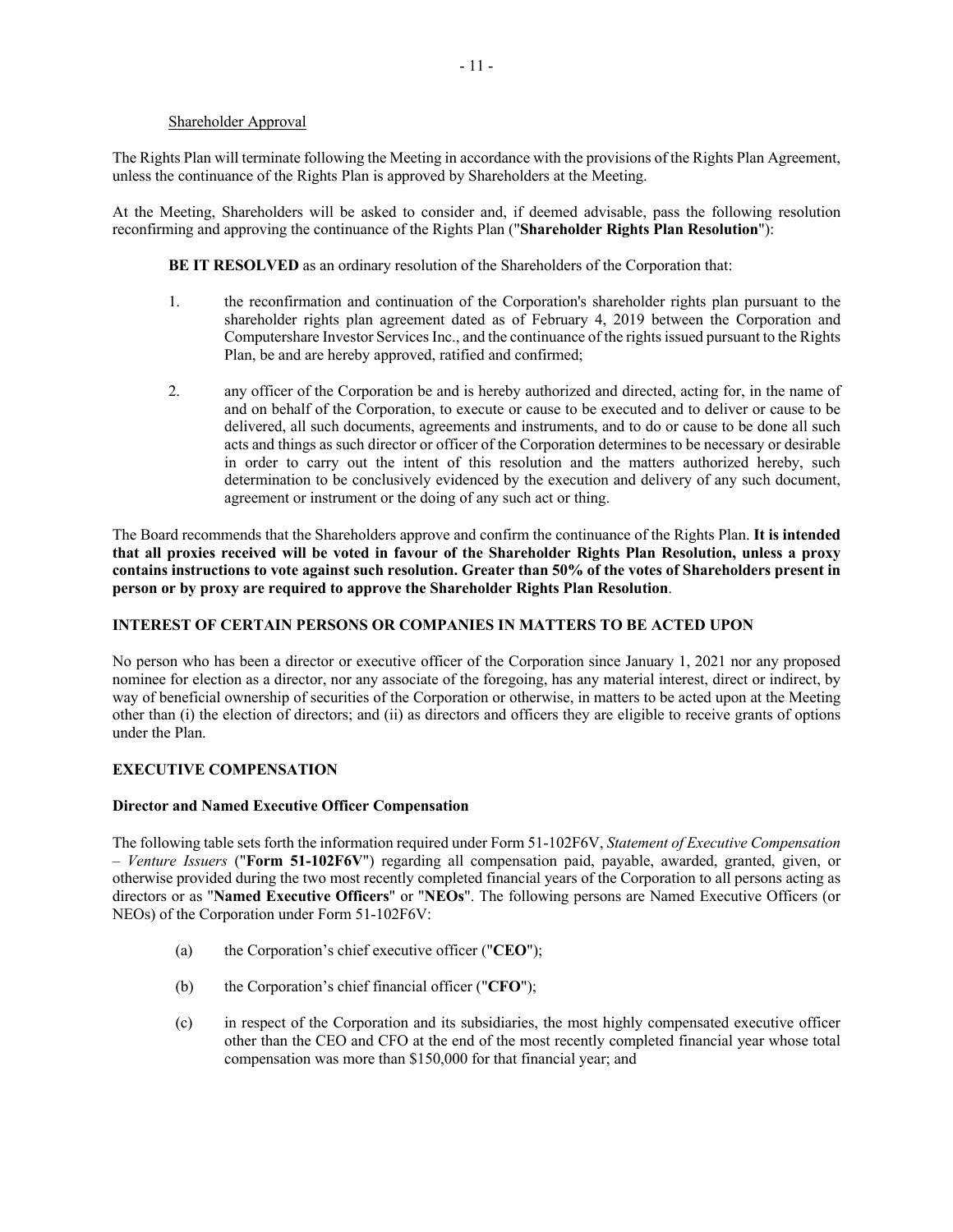(d) each individual who would be an NEO under (c) except that the individual was not an executive officer of the Corporation, nor acting in a similar capacity, at the end of the most recently completed financial year.

For the financial year ended December 31, 2021, the Corporation had two NEOs: Dawson C. Brisco and Susanne H. Willett.

| Table of compensation excluding compensation securities |      |                                                                        |                        |                                        |                                              |                                                  |                                     |
|---------------------------------------------------------|------|------------------------------------------------------------------------|------------------------|----------------------------------------|----------------------------------------------|--------------------------------------------------|-------------------------------------|
| Name and<br>position                                    | Year | Salary,<br>consulting fee,<br>retainer or<br>commission<br><b>(\$)</b> | <b>Bonus</b><br>$(\$)$ | Committee<br>or meeting<br>fees<br>(S) | <b>Value of</b><br>perquisites<br><b>(S)</b> | Value of all other<br>compensation<br><b>(S)</b> | <b>Total</b><br>compensation<br>(S) |
| Dawson C. Brisco,                                       | 2021 | 160,000                                                                | Nil                    | N/A                                    | N/A                                          | N/A                                              | 160,000                             |
| Director,<br>President and CEO                          | 2020 | 160,000                                                                | Nil                    | N/A                                    | N/A                                          | N/A                                              | 160,000                             |
| Susanne H. Willett,                                     | 2021 | 38,729                                                                 | Nil                    | N/A                                    | N/A                                          | N/A                                              | 38,729                              |
| CFO <sup>(1)</sup>                                      | 2020 | 56,167                                                                 | Nil                    | N/A                                    | N/A                                          | N/A                                              | 56,167                              |
| John P.A. Budreski.                                     | 2021 | 75,000                                                                 | Nil                    | N/A                                    | N/A                                          | N/A                                              | 75,000                              |
| Director and                                            | 2020 | 75,000                                                                 | Nil                    | N/A                                    | N/A                                          | N/A                                              | 75,000                              |
| Executive Chairman                                      |      |                                                                        |                        |                                        |                                              |                                                  |                                     |
| John P. Byrne,                                          | 2021 | 12,000                                                                 | Nil                    | 4.000                                  | N/A                                          | N/A                                              | 16,000                              |
| Director                                                | 2020 | 12,000                                                                 | Nil                    | 4.000                                  | N/A                                          | N/A                                              | 16,000                              |
| <b>Charles G. Pitcher.</b>                              | 2021 | 12,000                                                                 | Nil                    | 4.000                                  | N/A                                          | N/A                                              | 16,000                              |
| Director                                                | 2020 | 12,000                                                                 | Nil                    | 4,000                                  | N/A                                          | N/A                                              | 16,000                              |
| Mary C. Ritchie,                                        | 2021 | 12,000                                                                 | Nil                    | 4,000                                  | N/A                                          | N/A                                              | 16,000                              |
| Director <sup>(2)</sup>                                 | 2020 | 9,000                                                                  | Nil                    | 3.000                                  | N/A                                          | N/A                                              | 12,000                              |

Notes:

(1) Ms. Willett provides services to the Corporation pursuant to a financial consulting services agreement between the Corporation and Griffin Atlantic Inc., a company controlled by Ms. Willett.

(2) Ms. Ritchie was elected as a director on May 20, 2020.

#### **Stock Options and Other Compensation Securities**

No compensation securities were granted or issued to, nor exercised by, any NEO and director of the Corporation during the financial year ended December 31, 2021.

#### **Stock Option Plans and Other Incentive Plans**

The Plan is the sole equity compensation plan adopted by the Corporation. For a description of the Plan, see "*Business to be Transacted at the Meeting – Annual Approval of Incentive Stock Option Plan*".

#### **Employment, Consulting and Management Agreements**

Mr. Brisco is paid for services to the Corporation as President and Chief Executive Officer under an employment agreement effective as of January 1, 2020, between Mr. Brisco and the Corporation. The agreement may be terminated by Mr. Brisco at any time upon three months' notice to the Corporation or upon one month's notice if terminated any time after ninety days and within one hundred eighty days following a change of control of the Corporation. In addition, the agreement may be terminated by the Corporation at any time with or without cause, provided that:

(a) if his employment is terminated by the Corporation without cause, he will receive one month's notice for every year since November 1, 2012, or, in lieu of notice, a severance payment equal to one month's salary for every year since November 1, 2012 at his then current annual base salary; and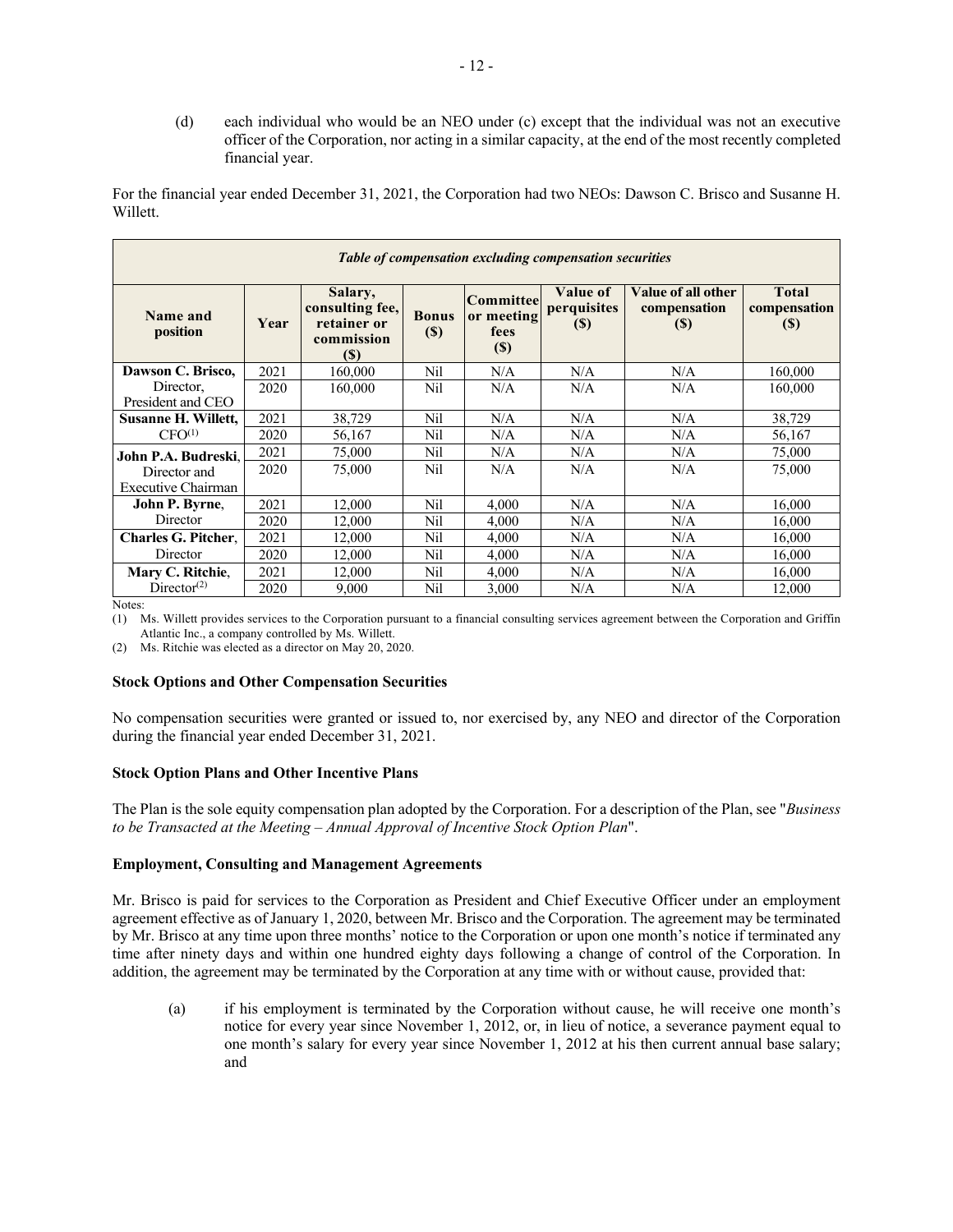(b) in the event of a change of control of the Corporation, if Mr. Brisco terminates the agreement at any time after ninety days and within one hundred eighty days following the change of control, or if the Corporation terminates the agreement within one hundred eighty days following the change of control, the Corporation is required to pay a severance payment equal to the amount of the salary and bonuses paid to Mr. Brisco in the twelve month period preceding the termination.

If Mr. Brisco's employment had been terminated effective December 31, 2021, the Corporation estimates that the incremental payment payable to Mr. Brisco would be \$121,111.

Ms. Willett is paid for services to the Corporation as Chief Financial Officer through a consulting services agreement effective as of July 6, 2018, between Griffin Atlantic Inc., a company controlled by Ms. Willett, and the Corporation. The agreement can be terminated by either party for cause with five (5) days' notice, or for convenience by either party, with three (3) months' notice. Upon termination of the agreement, the Corporation is obliged to pay for services provided, including work in progress, and for all expenses up to the termination of the agreement.

Mr. Budreski is paid for services to the Corporation as Executive Chairman through an employment agreement effective as of November 9, 2012. The agreement's provisions with respect to change of control, severance and termination are as follows:

- (a) if his employment is terminated by the Corporation without cause, he will receive an amount equal to his then current annual base salary and the Corporation shall continue his group insurance benefits, if any, for 6 months after the date of termination;
- (b) in the event of a change of control of the Corporation, Mr. Budreski may terminate his agreement with the Corporation at any time after ninety days and within one hundred eighty days of the date on which there is a change of control (by providing one month's written notice). If he does so, the Corporation is required to pay an amount equal to his then current annual base salary and continue his group insurance benefits, if any, for 6 months after the date of termination;
- (c) if his employment is terminated by the Corporation as a result of death or disability, he shall receive an amount equal to his then current annual base salary; and
- (d) if his employment is terminated for cause, the Corporation is required to pay his then-current salary accrued pursuant to his employment agreement.

If Mr. Budreski's employment had been terminated effective December 31, 2021, the Corporation estimates that the incremental payment payable to Mr. Budreski would be \$75,000.

#### **Oversight and Description of Director and Named Executive Officer Compensation**

The Corporation's Board of Directors is responsible for the oversight of the Corporation's strategy, policies and programs for the compensation and development of senior officers and directors.

#### *Named Executive Officer Compensation*

The general objectives of the Corporation's compensation strategy are:

- (a) to compensate management in a manner that encourages and rewards a high level of performance and outstanding results with a view to increasing long term Shareholder value;
- (b) to align management's interests with the long-term interests of Shareholders;
- (c) to provide a compensation package that is commensurate with other comparable mineral exploration companies to enable the Corporation to attract and retain talent; and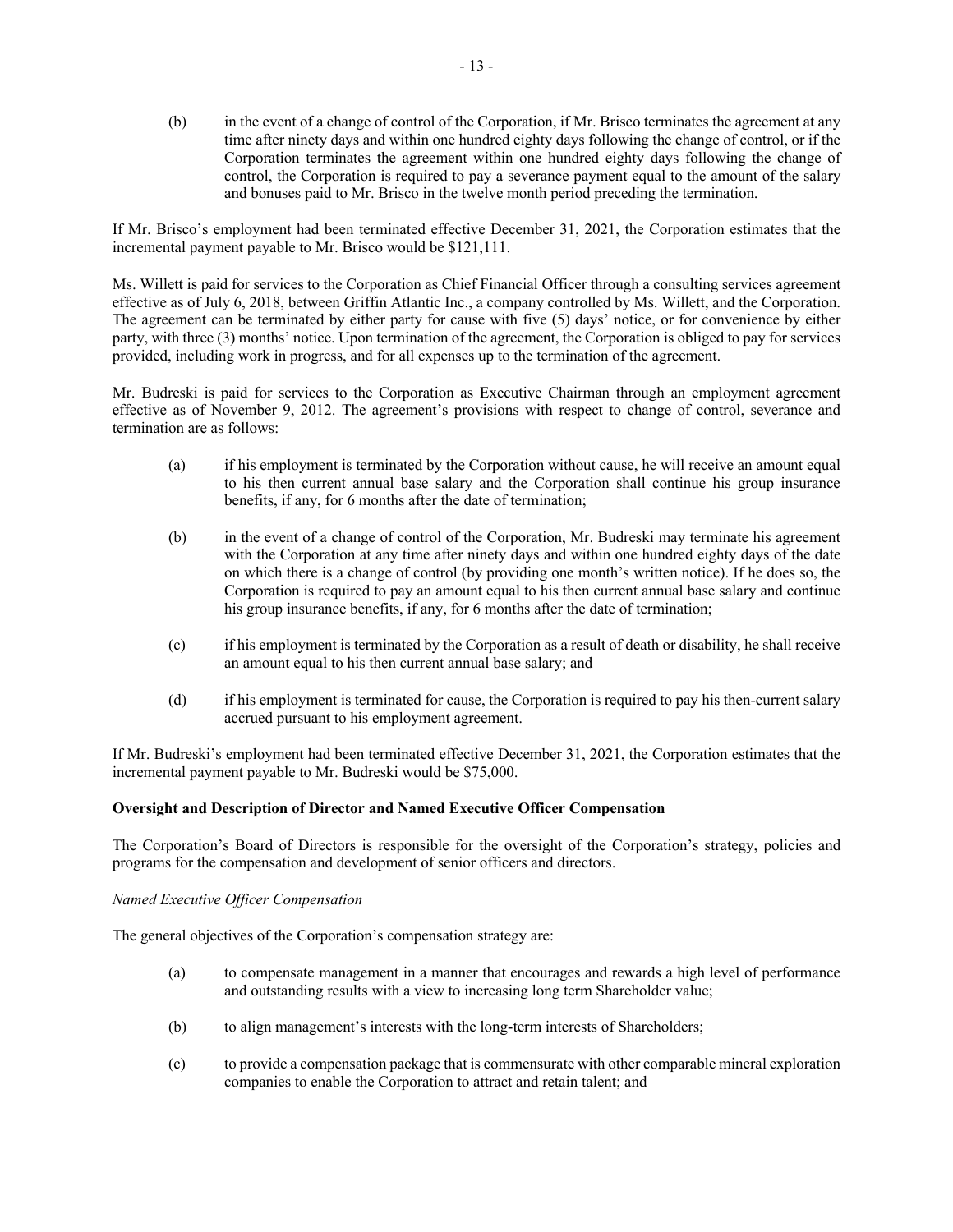(d) to ensure that the total compensation package is defined in a manner that takes into account the Corporation's present stage of development and its available financial resources.

The Corporation's executive compensation program is comprised of four components: (i) base salary, (ii) a stock option plan, (iii) performance bonus and (iv) benefits.

#### *Base Salary*

The base salary review of any NEO takes into consideration the historical payment practices of the Corporation, the current competitive market conditions and the experience, proven or expected performance and skills particular to the executive. Base salary is not evaluated against a formal "peer group". The fixed base salary of any NEO, combined with the granting of stock options, has been designed to provide total compensation which the Board believes is competitive with that paid by other companies of comparable size and engaged in similar business in comparable regions.

#### *Stock Options*

The strategic use of incentive stock options is a cornerstone of the Corporation's compensation plan. The purpose of the Plan is to advance the interests of the Corporation and its affiliates by encouraging the directors, officers, employees and consultants of the Corporation to acquire Common Shares, thereby increasing their proprietary interest in the Corporation, encouraging them to remain associated with the Corporation, rewarding significant performance achievements and furnishing them with additional incentive in their efforts on behalf of the Corporation in the conduct of their affairs.

Historically, incentive stock options have been awarded to executives, including the NEOs, at the commencement of employment (or when they begin to provide services) and periodically thereafter. At the time of commencement of employment, option-based awards generally reflect industry comparables with companies at similar levels of development.

Options are granted to reward NEOs for their current performance, expected future performance and value to the Corporation. All grants of stock options to the NEOs are reviewed and approved by the Board of Directors. The process is initiated by management recommending a grant of option-based awards to the Board of Directors. In evaluating option grants to the NEOs, the Board of Directors evaluate a number of factors including, but not limited to: (i) the number of options already held by such NEO; (ii) a fair balance between the number of options held by the NEO and the other executives of the Corporation, in light of their responsibilities and objectives; and (iii) the value of the options as a component in the NEO's overall compensation package. One of the NEOs is a director of the Corporation and, as such, he declares his interest in any resolution involving the grant of options to him and refrains from voting thereon.

#### *Performance Bonus*

The Corporation does not implement a formal annual incentive program. However, annually, the Board considers whether it is appropriate and in the best interest of the Corporation to award a discretionary cash bonus to any of the NEOs. A cash bonus may be awarded to reward extraordinary performance that has led to increased value for Shareholders through property acquisitions or divestitures, the formation of new strategic or joint venture relationships and/or capital raising efforts. Demonstrations of extraordinary personal commitment to the Corporation's interests, the community and the industry may also be rewarded through a cash bonus.

No cash bonuses were paid in 2020 or 2021.

#### *Benefits*

The CEO of the Corporation is entitled to participate in a corporate benefits program, including medical, dental, disability and life insurance in line with organizations of similar size.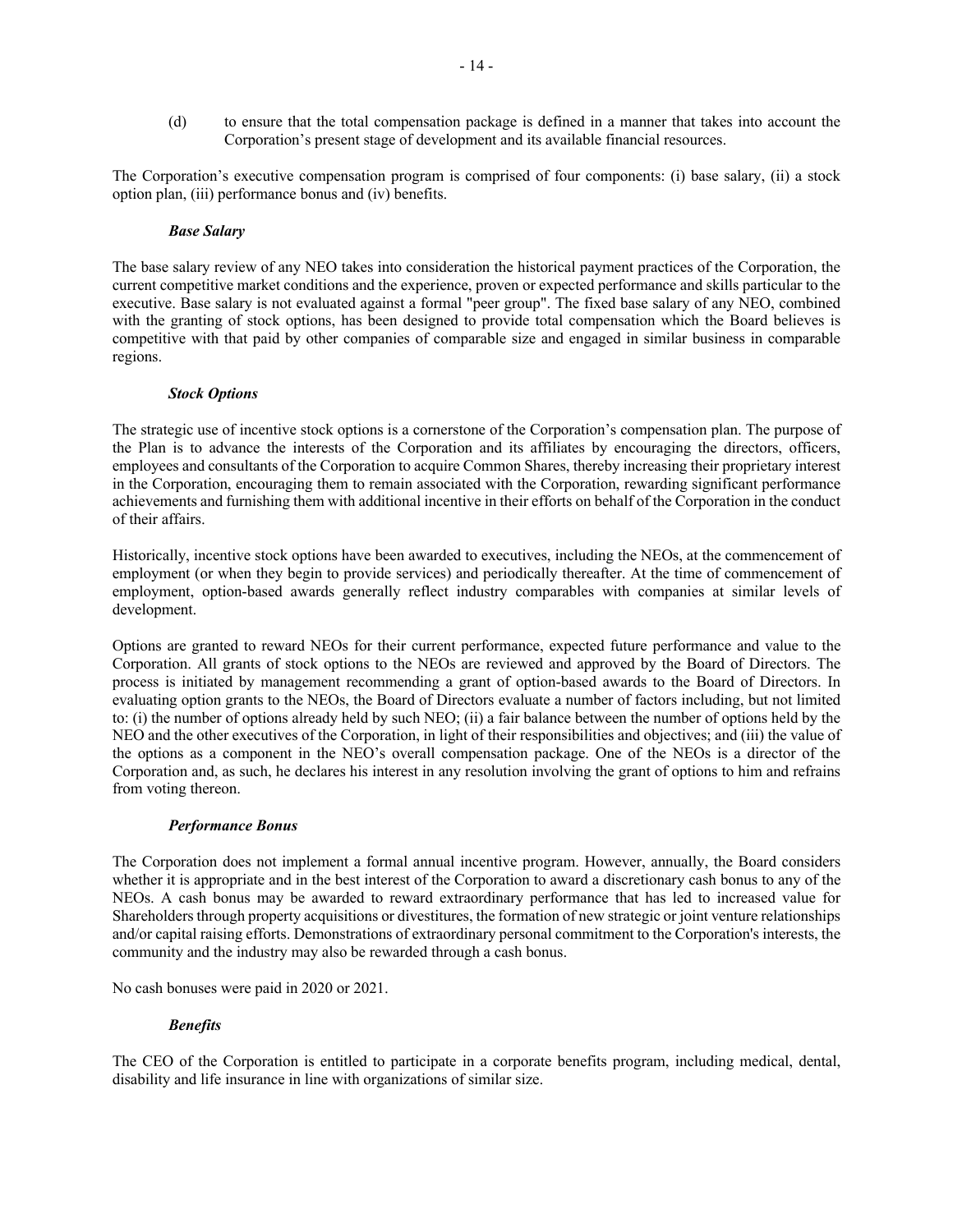#### *Director Compensation*

The Corporation pays fees to its non-management board members, excluding the chairman, in quarterly instalments of \$3,000, and meeting fees of \$1,000 per meeting, provided that if a committee meets following a board meeting or if there are back-to-back committee meetings, a director will be paid for one meeting only.

In addition, the Corporation provides its directors with stock options pursuant to the Plan, with a target in the order of 0.5% of the Corporation's outstanding Common Shares for each of the non-management directors and between 1% and 4% of the Corporation's outstanding Common Shares for the executive chairman. Directors are entitled to be reimbursed for travel and other out-of-pocket expenses incurred for attendance at directors' meetings but are not compensated for travel time in connection with attendance at the board meetings.

#### **SECURITIES AUTHORIZED FOR ISSUANCE UNDER EQUITY COMPENSATION PLANS**

The Plan is the sole equity compensation plan adopted by the Corporation. The following table sets out information as of December 31, 2021, regarding outstanding options authorized for issuance into Common Shares under the Plan.

|                                                        | <b>Number of securities to</b><br>be issued upon exercise<br>of outstanding options,<br>warrants and rights | Weighted-average<br>exercise price of<br>outstanding options,<br>warrants and rights (Cdn) | <b>Number of securities remaining</b><br>available for future issuance under<br>equity compensation plans (excluding<br>securities reflected in Column (a)) |
|--------------------------------------------------------|-------------------------------------------------------------------------------------------------------------|--------------------------------------------------------------------------------------------|-------------------------------------------------------------------------------------------------------------------------------------------------------------|
| <b>Plan Category</b>                                   | (a)                                                                                                         | (b)                                                                                        |                                                                                                                                                             |
| <b>Stock Option Plan</b><br>(approved by Shareholders) | 4,225,000                                                                                                   | \$0.42                                                                                     | $833,761^{(1)}$                                                                                                                                             |
| Total:                                                 | 4.225,000                                                                                                   | \$0.42                                                                                     | 833.761                                                                                                                                                     |

Notes:

(1) This number equals 10% of the total issued and outstanding Common Shares on December 31, 2021 (which was 50,587,614) less the number of Common Shares reported under Column (a) above.

For a description of the Plan, see "*Business to be Transacted at the Meeting – Annual Approval of Incentive Stock Option Plan*".

#### **INDEBTEDNESS OF DIRECTORS AND OFFICERS**

No current or former directors, executive officers or employees of the Corporation or any of its subsidiaries or proposed directors, or associates or affiliates of any of these persons, have been indebted to the Corporation or its subsidiaries, or indebted to another entity which indebtedness was the subject of a guarantee, support agreement, letter of credit or similar arrangement or understanding provided by the Corporation or any of its subsidiaries, at any time since January 1, 2021, being the beginning of the Corporation's last completed financial year, other than "Routine Indebtedness" as that term is defined in applicable securities laws and indebtedness that has been entirely repaid on or before the date of this Circular.

#### **INTEREST OF INFORMED PERSONS IN MATERIAL TRANSACTIONS**

None of the directors, executive officers or principal shareholders of the Corporation, or associates or affiliates of any of these persons, had any material interest, direct or indirect, in any transaction since January 1, 2021, being the beginning of the Corporation's last financial year, or in any proposed transaction which, in either case, has materially affected or would materially affect the Corporation or any of its subsidiaries.

#### **MANAGEMENT CONTRACTS**

During the most recently completed financial year, no management functions of the Corporation were, to any substantial degree, performed by a person or company other than the directors or executive officers (or private companies controlled by them, either directly or indirectly) of the Corporation.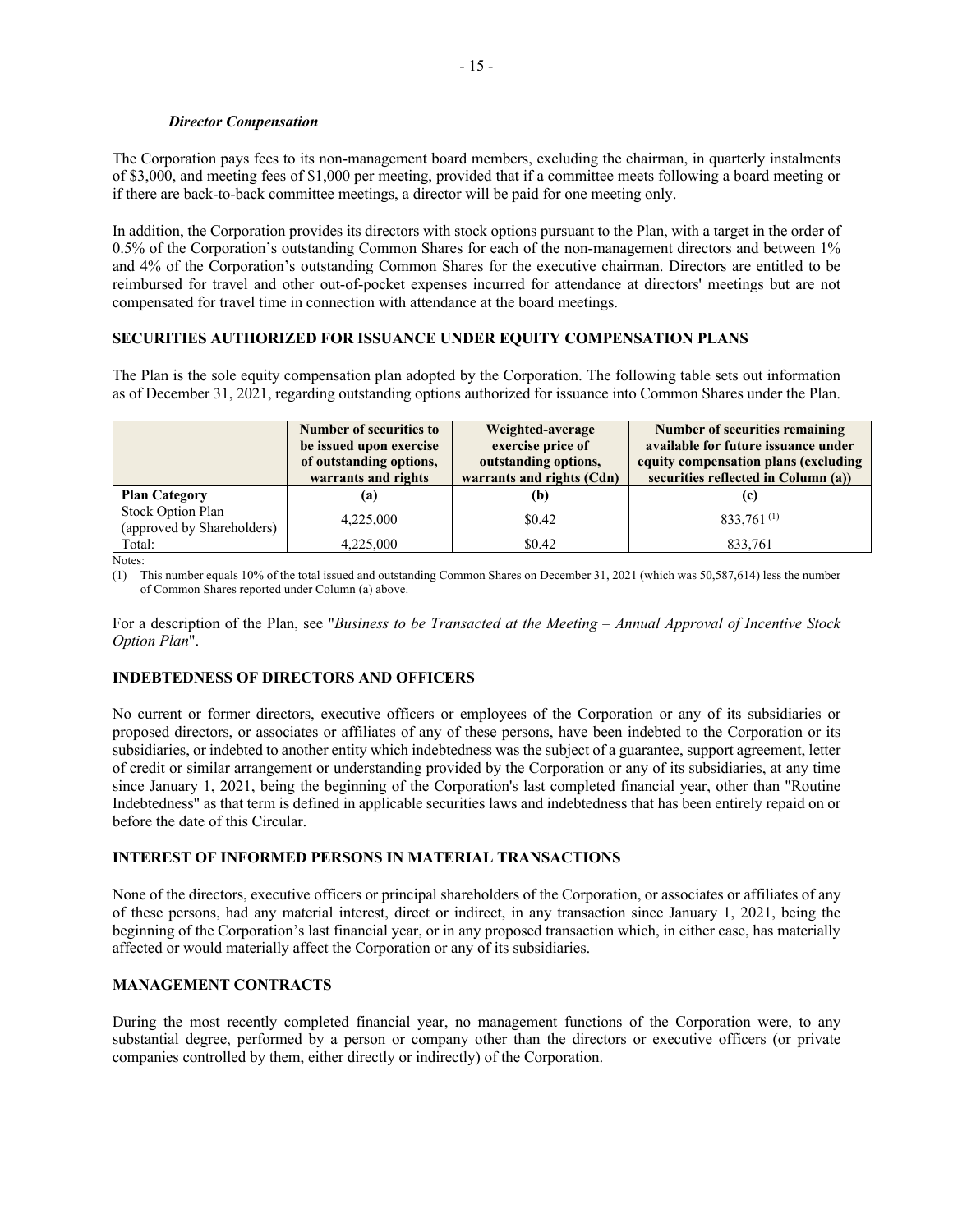#### **CORPORATE GOVERNANCE**

The Board endorses the efforts of the securities commissions or similar regulatory authorities across Canada in continuing the evolution of good corporate governance practices. The Board is committed to adhering to the highest standards in all aspects of its activities.

The corporate governance practices described below are subject to change as the Corporation evolves. Some of its practices are representative of its junior size; however, the Corporation has undertaken to periodically monitor and refine such practices as the size and scope of its operations increase. The Board shall remain sensitive to corporate governance issues and shall continuously seek to set up the necessary measures, control mechanisms and structures to ensure an effective discharge of its responsibilities without creating additional undue overhead costs and reducing the return on shareholders' equity.

#### **Board of Directors**

The Board is currently comprised of five (5) directors, three (3) of whom are "independent" within the meaning of National Instrument 52-110, Audit Committees ("**NI 52-110**"). Directors are considered to be independent if they have no direct or indirect material relationship with the Corporation. A "material relationship" is a relationship which could, in the view of the corporation's board of directors, be reasonably expected to interfere with the exercise of the directors' independent judgment. In addition, certain individuals, by definition, are deemed to have a "material relationship" with the Corporation and therefore are deemed not to be independent.

Current directors John P. Byrne, Charles G. Pitcher and Mary C. Ritchie are considered independent of the Corporation. John P.A. Budreski, a current director, is not considered independent as he is the Executive Chairman of the Corporation and Dawson C. Brisco is not considered independent as he is the President and CEO of the Corporation.

The Board of Directors meets at least once each calendar quarter including following the annual meeting of Shareholders. Between the scheduled meetings, the Board of Directors meets as required. The frequency of the meetings and the nature of the meeting agendas are dependent on the nature of the business and affairs which the Corporation faces from time to time. The independent directors are given the opportunity to meet separately at the end of each meeting of the Board of Directors, but do not hold regularly scheduled meetings at which non-independent directors and members of management are not in attendance. Having considered the current size of the Board of Directors, the majority of independent directors on the Board of Directors and the experience of the independent directors with other reporting issuers, the Board of Directors believes that separate meetings of the independent directors provide sufficient leadership for the independent directors.

#### **Directorships**

The following directors of the Corporation are presently serving as directors of other reporting issuers:

| <b>Director</b>    | <b>Name of Other Reporting Issuer</b>   |
|--------------------|-----------------------------------------|
| John P.A. Budreski | EnWave Corporation (TSX-V)              |
|                    | Sandstorm Gold Ltd. (TSX)               |
|                    | NuLegacy Gold Corporation (TSX-V)       |
| John P. Byrne      | Erdene Resource Development Corp. (TSX) |
| Mary C. Ritchie    | EnWave Corporation (TSX-V)              |
|                    | Nuvo Pharmaceuticals Inc. (TSX)         |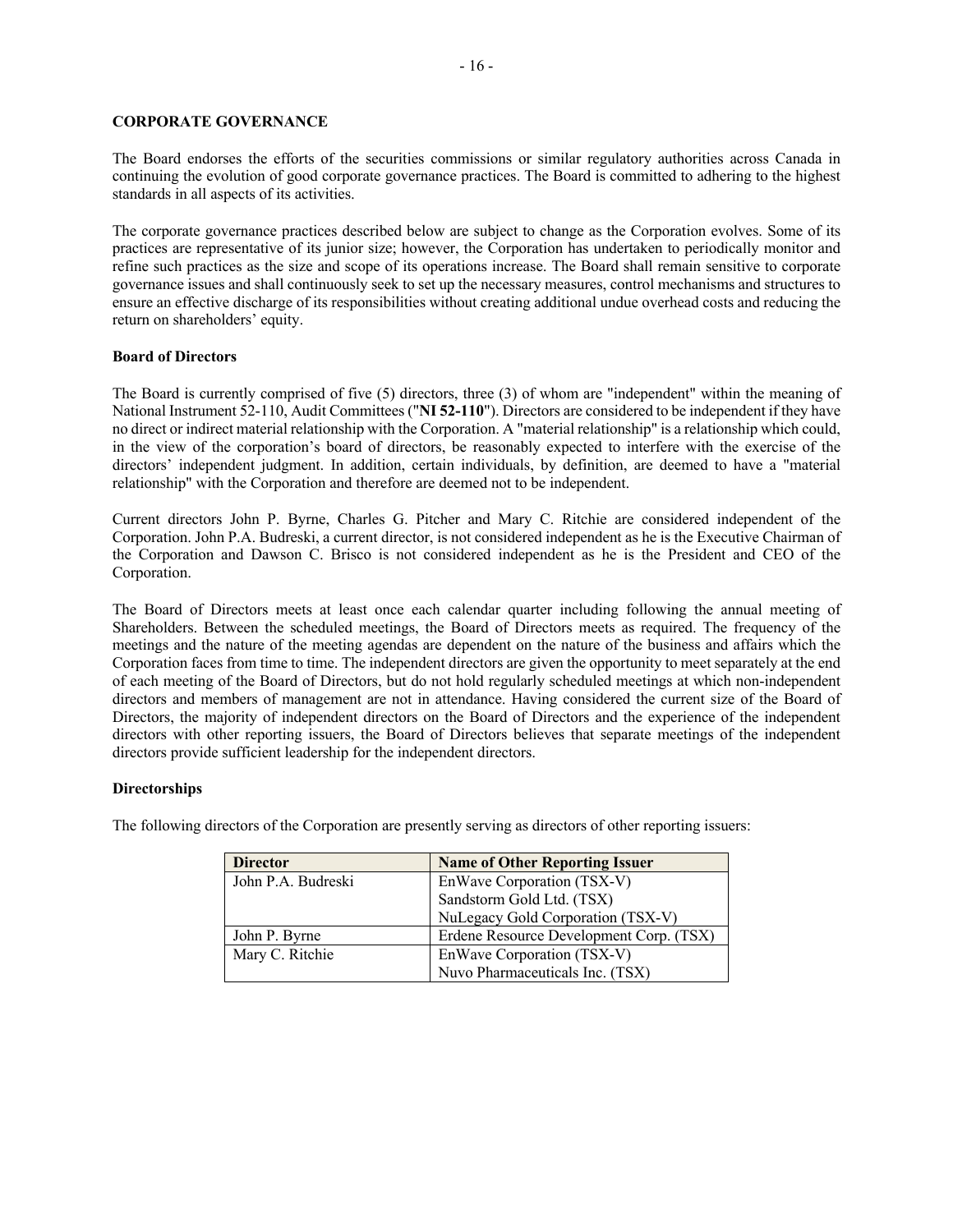There were an aggregate of four formal Board meetings during the year ended December 31, 2021. The attendance record of each director at such meetings is as follows:

| <b>Director</b>    | <b>Number of Meetings Attended</b> |
|--------------------|------------------------------------|
| John P.A. Budreski | 4/4                                |
| John P. Byrne      | 4/4                                |
| Charles G. Pitcher | 4/4                                |
| Dawson C. Brisco   | 4/4                                |
| Mary C. Ritchie    |                                    |

In addition, certain of the decisions of the Board of Directors since January 1, 2021, were passed by way of written consent following informal discussions among the directors and management.

#### **Board Mandate**

The Board of Directors is responsible for the stewardship of the Corporation through the supervision of the business and management of the Corporation. This mandate is accomplished directly via meeting of the Board itself and also through the Corporation's Audit Committee.

The Board of Directors remains committed to ensuring the long-term viability and profitability of the Corporation, as well as the well-being of its employees and of the communities in which it operates. The strategic planning and business objectives developed by management are submitted to and reviewed by the full Board of Directors, both on a formal annual basis and on an on-going basis through regular interim reports from management. The Board of Directors also works with management to identify principal risks, to select and assess senior management and to review significant operational and financial matters. The Board of Directors reviews and approves the annual audited financial statements, the annual budget and changes thereto, the interim management proxy information circulars, material press releases, annual management discussion and analysis, decisions as to material acquisitions not within the budget and the grant of stock options. The Board of Directors does not have a written mandate.

#### **Position Descriptions**

The Board of Directors has an Audit Committee as noted above. The position description for the chair of the audit Committee is contained in the charter for the committee. Among other things, the chair of the Audit Committee is required to ensure that the committee meets regularly and performs its duties as set forth in the charter, and reports to the Board of Directors on the activities of the committee.

The Board has not developed a written position description for the chairman of the Board of Directors or the CEO. Given the relatively small size of the Corporation, the Board of Directors believes that the role and responsibilities of the CEO are adequately described in his employment agreement as supplemented by communications at board meetings and in other communications between the Board of Directors and the Corporation's CEO.

#### **Orientation and Continuing Education**

Given the size of the Board of Directors, there is no formal program for the orientation and education of new recruits to the Board of Directors. The Corporation does, however, ensure that all new directors receive a complete package with background as to the Corporation's business and outlining the securities law obligations and restrictions on members of the Board of Directors and the Corporation.

Continuing education helps Directors keep up to date on changing governance issues and requirements and legislation or regulations in their field of experience. The Board of Directors recognizes the importance of ongoing education for the Board of Directors and the need for each director to take personal responsibility for this process. To facilitate ongoing education, the Board of Directors may from time to time, as required:

- request that directors determine their training and education needs;
- arrange visits to the Corporation's projects or operations;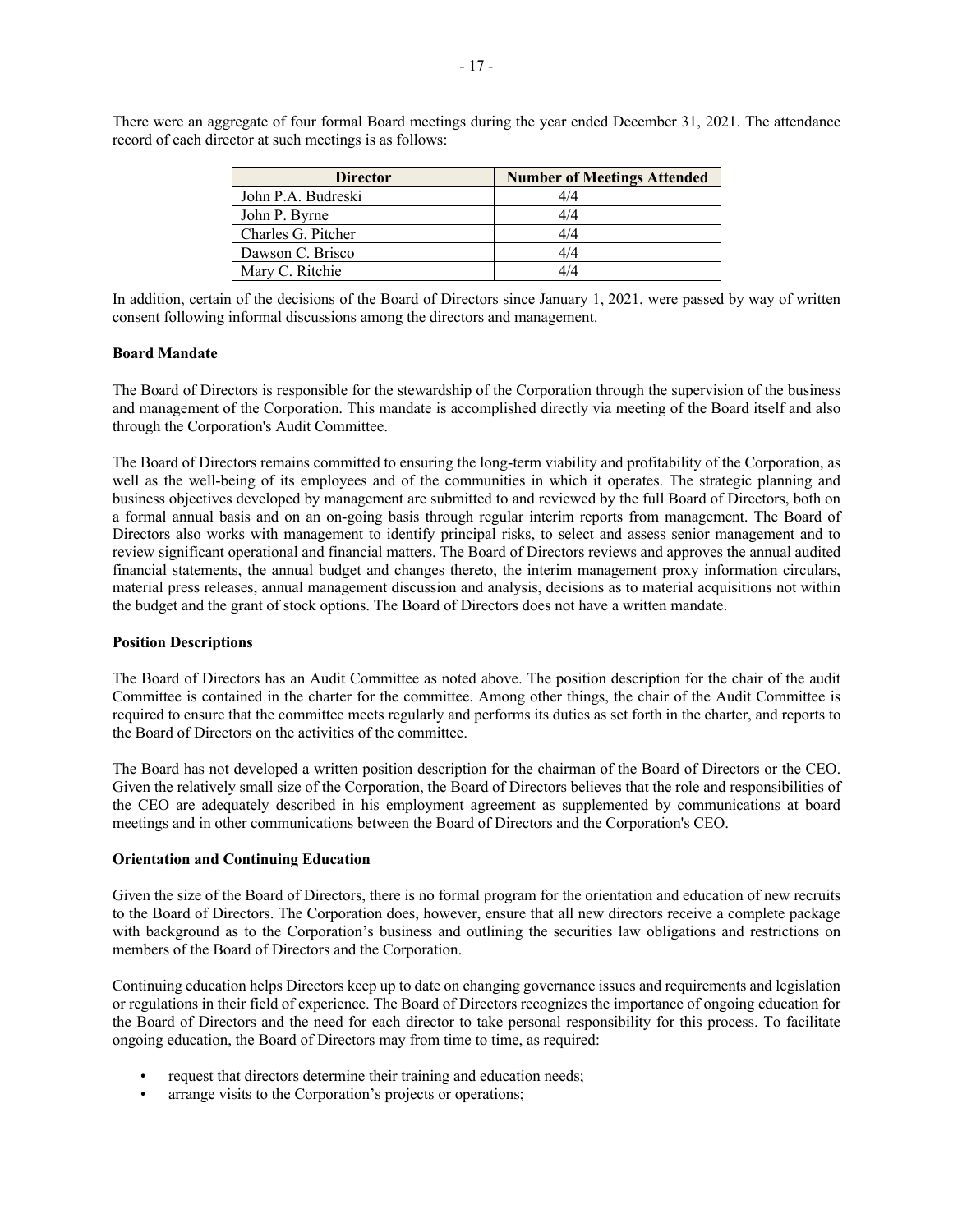- arrange funding for the attendance by directors at seminars or conferences of interest and relevant to their position; and
- encourage participation or facilitate presentations by members of management or outside experts on matters of particular importance or emerging significance.

In 2008 and 2009, John P. Byrne (a member of the Audit Committee) participated in the Institute of Corporate Directors course at the Rotman School of Business at the University of Toronto and received the ICD.D designation.

#### **Ethical Business Conduct**

In November 2012, the Board of Directors adopted a formal Code of Business Conduct and Ethics ("**Code**") and expects each of its directors, officers and employees to adhere to the standards set forth in the Code, which was designed to deter wrongdoing and to promote (i) honest and ethical conduct, (ii) confidentiality of corporate information, (iii) avoidance of conflicts of interest, (iv) protection and proper use of corporate assets, (v) compliance with applicable governmental laws, rules and regulations, (vi) prompt internal reporting to appropriate persons of violations of the Code, (vii) accountability for adherence to the Code, and (viii) the Corporation's culture of honesty and accountability.

The Board of Directors does not intend to monitor compliance with the Code; however, a copy of the Code is provided to each director, officer and employee, and to others providing services to the Corporation, and such person is required to sign an acknowledgement form under which they agree to adhere to the standards set forth in the Code. A copy of the Code is available on SEDAR at www.sedar.com. The Code specifically addresses, among other things, conflicts of interest, confidentiality, compliance with laws, the reporting of unethical behaviour and the reporting of accounting irregularities. Any submission received by the Audit Committee pursuant to the provisions of the Code must be reviewed by the Audit Committee. The Audit Committee will then determine whether an investigation is appropriate. The Committee and/or management will promptly investigate such submission and record the results in writing. All submissions must be treated confidentially to every extent possible, and the Audit Committee and any outside counsel must not reveal the identity of any person who makes the submission and asks that his or her identity remain confidential. The Code specifically provides that any submission may be made without fear of dismissal, disciplinary action or retaliation of any kind.

The Board of Directors believes that the Corporation's size also facilitates informal review of and discussions with its officers to promote ethical business conduct and to monitor compliance with the Code.

In addition, the Corporation's Insider Trading Policy requires that all officers and directors of the Corporation, and members of their families who reside with them, pre-clear any trades in the Corporation's securities.

Certain of the Corporation's directors serve as directors or officers of other reporting issuers or have significant shareholdings in other companies. To the extent that such other companies may participate in business ventures in which the Corporation may participate, the directors may have a conflict of interest in negotiating and concluding terms respecting the extent of such participation. In the event that such a conflict of interest arises at a meeting of the Board, a director who has such a conflict will abstain from voting for or against the approval of such participation or such terms and such director will not participate in negotiating and concluding terms of any proposed transaction. In addition, any director or officer who may have an interest in a transaction or agreement with the Corporation is required to disclose such interest and abstain from discussions and voting in respect to same if the interest is material or if required to do so by corporate or securities law.

#### **Nomination of Directors**

The Board has not appointed a nominating committee and does not have a formal process for identifying new candidates for Board nomination. When required, the Board will collaborate with management to identify potential candidates and to consider their appropriateness for membership on the Board. The Corporation has not adopted term limits for the directors on its Board or other mechanisms for the renewal of board positions.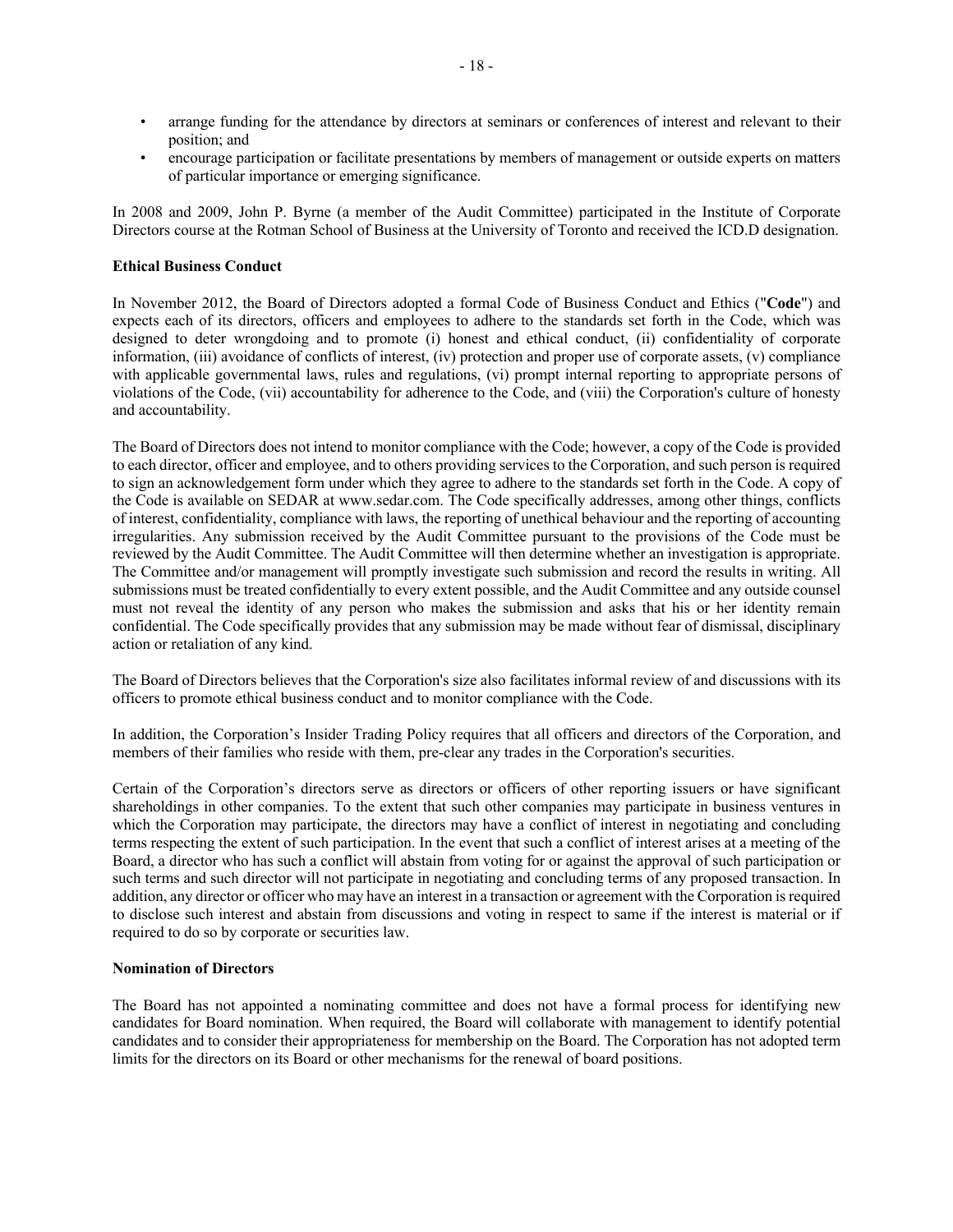#### **Diversity of the Board and Senior Management**

While the Corporation believes that nominations to the Board and appointments to senior management should be based on merit, the Corporation recognizes that diversity supports balanced debate and discussion which, in turn, enhances decision-making.

The Corporation has not adopted a formal written diversity policy and has not established targets with respect to the appointment of individuals to the Board or senior management who self-represent as being within designated groups, including women, Indigenous peoples, persons with disabilities and members of visible minorities (the "**Designated Groups**").

In assessing potential directors and members of senior management, the Corporation focuses on the skills, expertise, experience and independence which the Corporation requires to be effective, and includes diversity (including the level of representation of members of Designated Groups) as a factor in its decision-making when identifying and nominating candidates for election or re-election to the Board and for senior management positions.

As of the date hereof, the Corporation has six directors and members of senior management, including two women. None of the Corporation's current directors or members of senior management identify as being an Indigenous person, a person with a disability or a member of a visible minority. Accordingly, one of the Corporation's five current directors are members of Designated Groups (20%), one of whom is a woman (20%) and none belonging to other Designated Groups, and one of three members of senior management (33%) are women and none of the Corporation's senior management belong to the other Designated Groups.

#### **Compensation**

Remuneration of the executive officers and the directors of the Corporation is determined by the Board, following recommendations of the Governance Committee. The Board also administers the Corporation's Plan, including any option grants to the directors and officers. In determining these salaries, compensation and option grants, the Board conducts an informal survey of comparable data in the mining industry, taking into account the size as well as the level of activity of the Corporation.

#### **Audit Committee**

#### *Audit Committee Charter*

The charter of the Corporation's Audit Committee is attached to this Circular as Schedule A.

#### *Composition of Audit Committee & Relevant Education and Experience*

The members of the Audit Committee are Mary Ritchie (Chair), John P. Byrne and Charles G. Pitcher. Each of the foregoing is independent and financially literate within the meaning of NI 52-110. The education and experience of each Audit Committee member are described in this Circular under the section entitled "*Business to be Transacted at the Meeting – Election of Directors*".

#### *Audit Committee Oversight*

At no time since the commencement of the Corporation's most recently completed financial year have any recommendations by the Audit Committee respecting the nomination and/or compensation of the Corporation's external auditor not been adopted by the Board.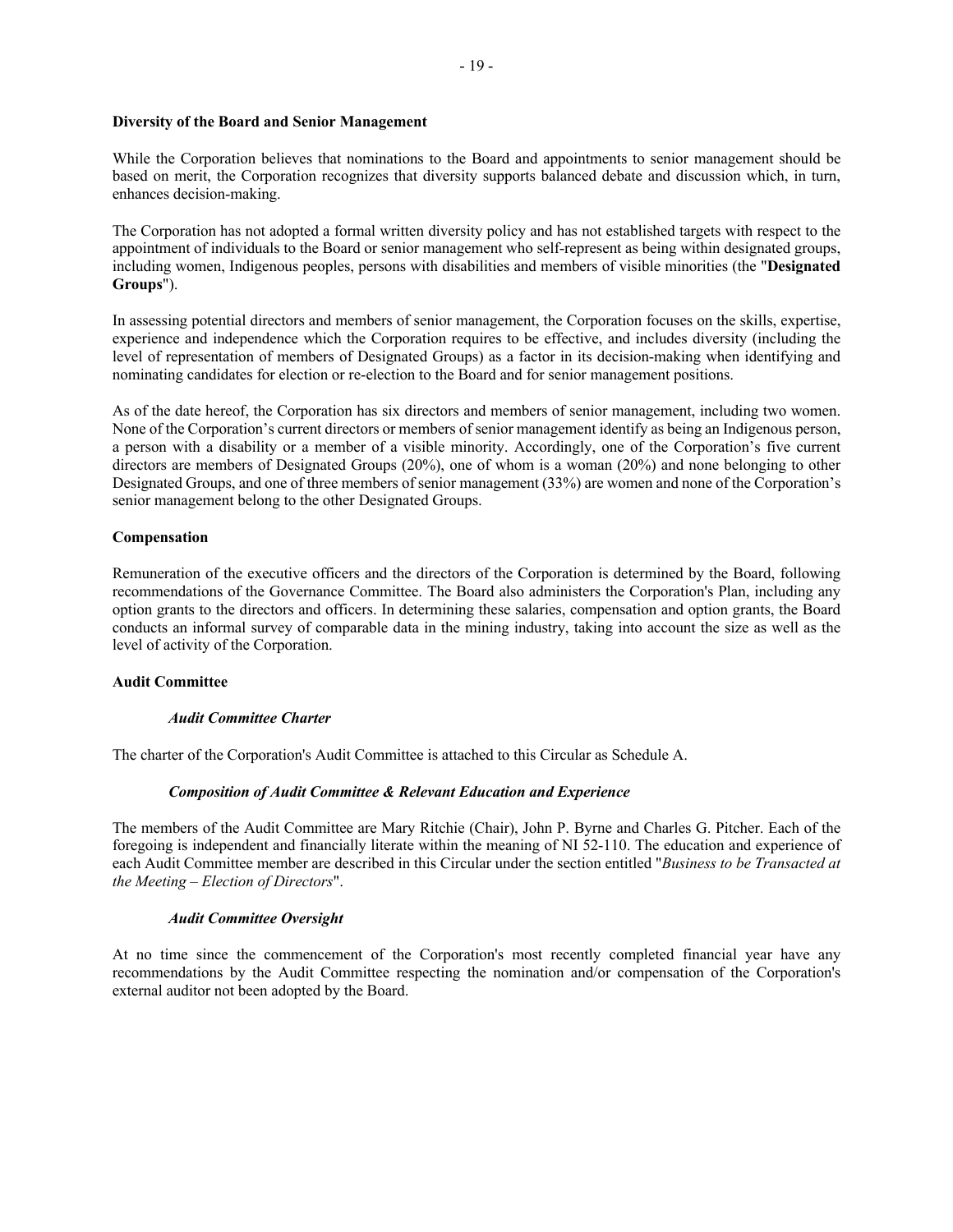In February 2009, the Audit Committee adopted the following schedule of pre-approved fees to KPMG LLP for nonaudit services:

| Fee Amount        | <b>Authorization Required</b>   |
|-------------------|---------------------------------|
| Up to $$7,000$    | Chief Financial Officer         |
| $$7,001 - 10,000$ | Chairman of the Audit Committee |
| $+$ \$10,000      | Audit Committee                 |

#### *External Auditor Service Fees*

The fees charged to the Corporation by its external auditor in each of the last two financial years are as follows:

|                                            | <b>Financial Year 2021</b> | <b>Financial Year 2020</b> |
|--------------------------------------------|----------------------------|----------------------------|
| Audit Fees                                 | \$36,500                   | \$36,000                   |
| Audit-Related Fees $(1)$                   | \$3,401                    | \$4,170                    |
| Other Tax Fees <sup><math>(2)</math></sup> | \$6,950                    | \$9,769                    |
| All Other Fees $(3)$                       | $\overline{\phantom{0}}$   | \$5,790                    |

Notes:

(1) Fees paid for assurance and related services reasonably related to the audit.

(2) Fees paid for the preparation of corporate tax returns and other tax compliance related matters.

(3) Fees paid for advisory services.

#### **Governance Committee**

The Governance Committee is responsible for and oversees all aspects of the Corporation's governance and independence matters. Items that fall within the Governance Committee's oversight include recommendations on management compensation, recommendations for Board appointments, public disclosure, and the creation and deployment of appropriate systems, processes and controls for the proper and efficient functioning of the Corporation.

The Governance Committee presently consists of three directors, Messrs. Byrne and Pitcher and Ms. Ritchie, all of whom are independent as that term is defined in NI 52-110.

#### **Assessments**

The responsibility for assessing directors on an ongoing basis is assumed in full by the Board and every director is entitled to bring the matter to the Board of Directors. The Board does not perform regular assessments; however, the Board believes that the size of the Corporation facilitates informal discussion and evaluation of the Board, its committees and its members.

#### **PROPOSALS BY SHAREHOLDERS**

Pursuant to the Canada Business Corporations Act, resolutions intended to be presented by Shareholders for action at the next annual meeting must comply with the provisions of the Canada Business Corporations Act and be deposited at the Corporation's head office not later than Wednesday, January 18, 2023, in order to be included in the management information circular relating to the next annual meeting.

#### **ADDITIONAL INFORMATION**

Additional information relating to the Corporation may be obtained from the Corporation's public disclosure found on the SEDAR website at www.sedar.com. Financial information is provided in the Corporation's comparative annual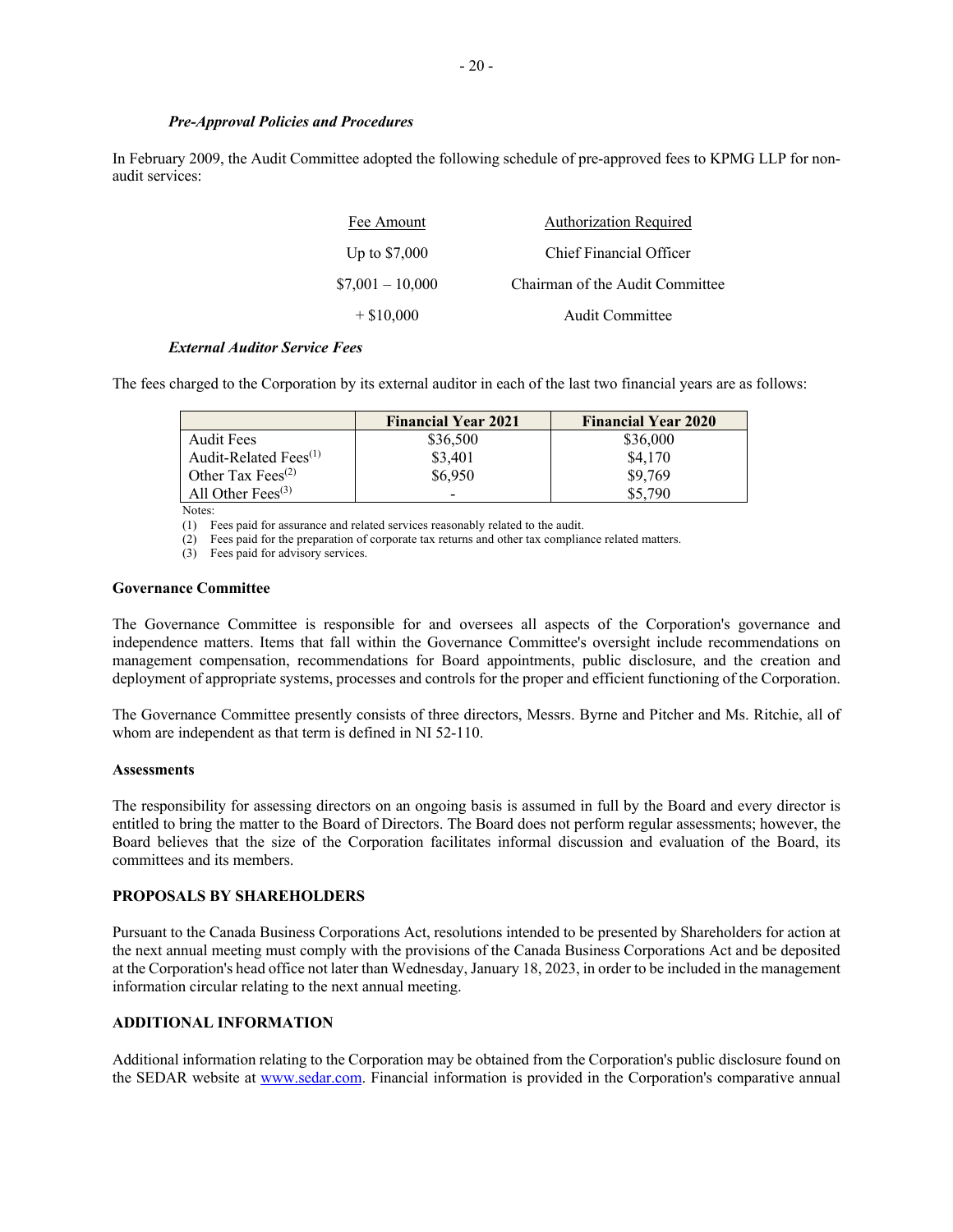financial statements and management discussion & analysis ("**MD&A**") for its most recently completed financial year. The financial statements and MD&A are available on SEDAR at www.sedar.com.

To request copies of the Corporation's financial statements or MD&A, Shareholders may contact Susanne H. Willett at Morien Resources Corp., 1701 Hollis Street, Suite 800, Halifax, NS, B3J 3M8, Telephone (902) 466-7255.

#### **APPROVAL OF CIRCULAR**

The contents and the sending of this Circular have been approved by the Board.

BY ORDER OF THE BOARD OF DIRECTORS, as of the 18<sup>th</sup> day of April, 2022.

*(Signed) "Dawson C. Brisco"*

President and Chief Executive Officer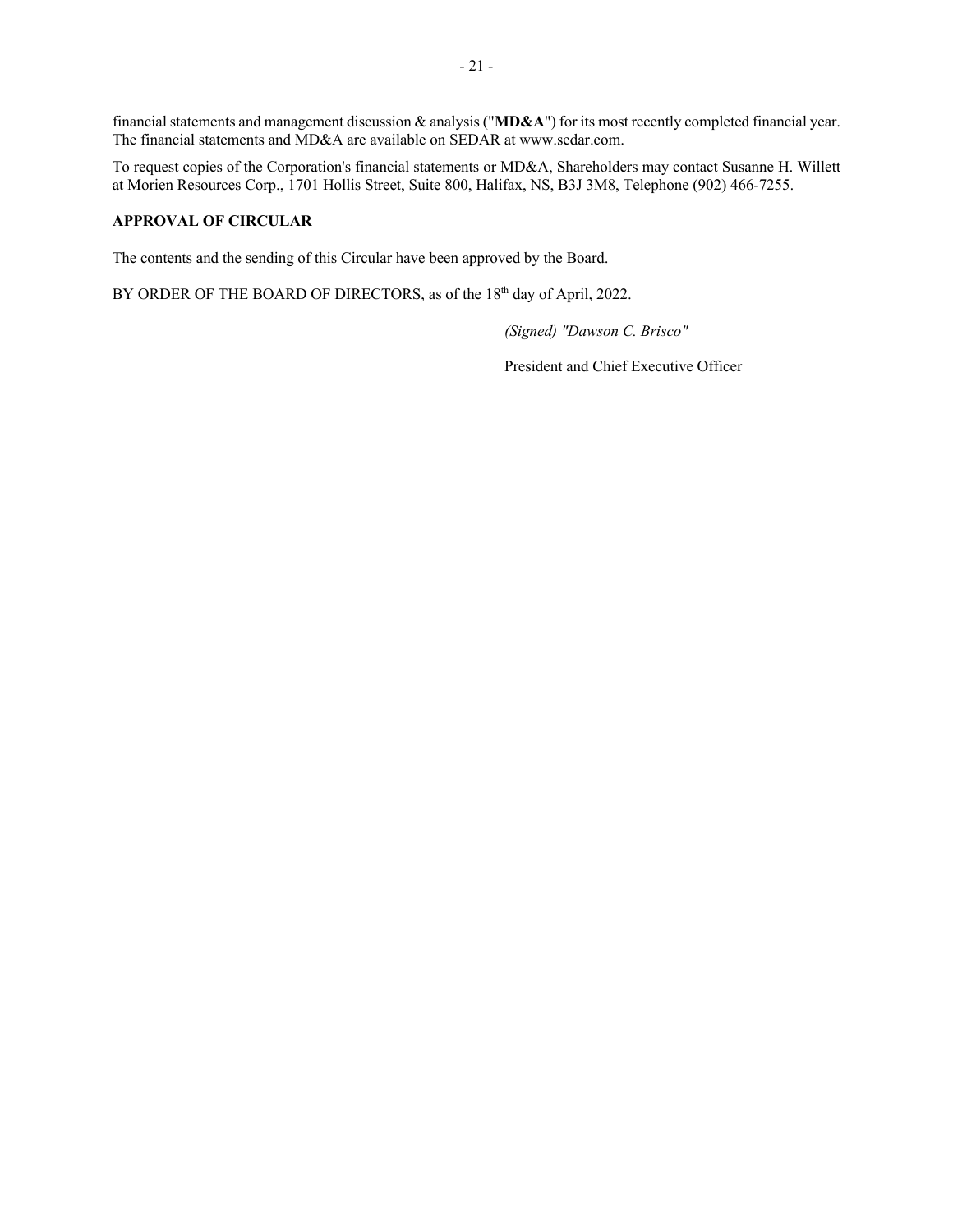#### **SCHEDULE A Audit Committee Charter**

#### **1.0 PURPOSE**

The Audit Committee ("**Committee**") is a standing committee of the board of directors ("**Board**") of Morien Resources Corp. ("**Corporation**") charged with assisting the Board in fulfilling its responsibility to the shareholders and investment community. The Committee's role is to:

- (a) serve as an independent and objective party to oversee the Corporation's accounting and financial reporting processes, internal control system and audits of its financial statements;
- (b) review and appraise the audit efforts of the Corporation 's external auditor; and
- (c) provide an open avenue of communication among the independent auditor, financial and senior management and the Board.

#### **2.0 COMMITTEE MEMBERSHIP**

- 2.1 The Board shall annually appoint a minimum of three (3) directors to the Committee, the majority of whom shall be independent of management and free from any material relationship which, in the opinion of the Board, would interfere with the director's exercise of independent judgment as a member of the Committee.
- 2.2 All members of the Committee must be financially literate or, if not financially literate at the time of their appointments, must become so within a reasonable period of time following their appointments.
- 2.3 Members of the Committee shall be appointed at the first meeting of the Board held following the annual general meeting of the Corporation.
- 2.4 Any member may resign from the Committee and may be removed and replaced by the Board at any time. A Committee member may resign by providing notice in writing or by electronic transmission to the Corporation's secretary. Such resignation shall take effect upon receipt thereof or at any later time specified therein. Unless otherwise specified therein, the acceptance of such resignation shall not be necessary to make it effective.
- 2.5 A member of the Committee will automatically cease to be a member at such time as that individual ceases to be a director of the Corporation.

#### **3.0 CHAIR OF THE COMMITTEE**

- 3.1 The Board shall in each year appoint a chair of the Committee ("**Chair**") from among the members of the Committee. In the Chair's absence, or if the position is vacant, the Committee may select another member to act as interim Chair.
- 3.2 The Chair shall have the right to exercise all powers of the Committee between meetings but will attempt to involve all other members as appropriate prior to the exercise of any powers and shall, in any event, advise all other members of any decisions made or powers exercised as soon as practicable thereafter.
- 3.3 The Chair shall be responsible to:
	- (a) ensure the Committee meets regularly and performs its duties as set out herein; and
	- (b) report to the Board on the activities of the Committee.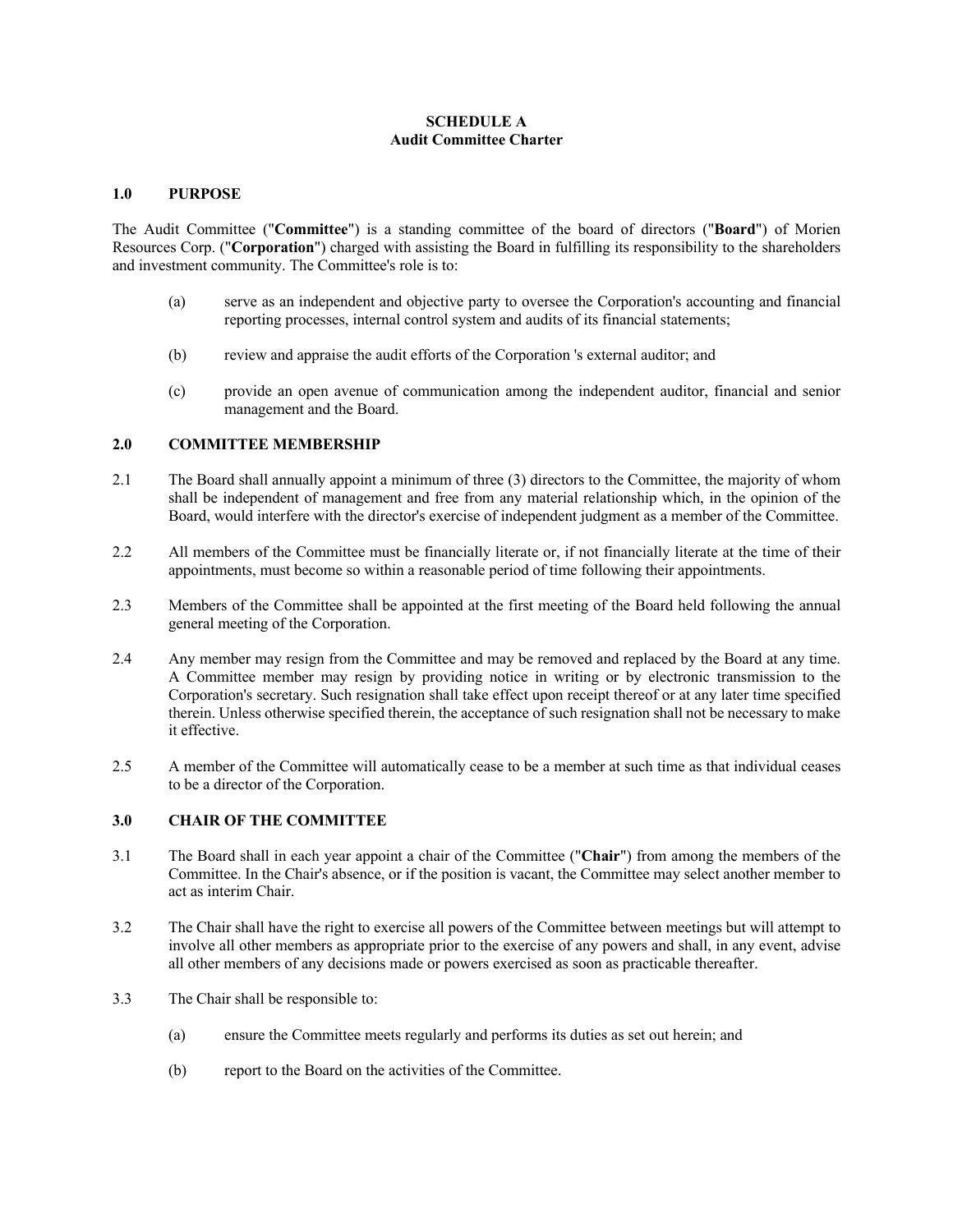#### **4.0 RESPONSIBILITIES**

- 4.1 The Committee is responsible to:
	- (a) make recommendations to the Board regarding the selection and compensation of the external auditor to be engaged to prepare or issue an auditor's report or perform other audit, review or attest services for the Corporation who shall report directly to the Committee. The external auditor shall be accountable to the Board and the Committee;
	- (b) obtain and review a report from the external auditor at least annually regarding:
		- (i) the external auditor's internal quality-control procedures;
		- (ii) any material issues raised by the most recent internal quality-control review, or peer review, of the external audit firm, or by any inquiry or investigation by governmental or professional authorities within the preceding five years respecting one or more independent audits carried out by the firm;
		- (iii) any steps taken to deal with any such issues; and
		- (iv) all relationships between the external auditor and the Corporation including non-audit services,
	- (c) evaluate the qualifications, performance and independence of the external auditor, including considering whether the external auditor's quality controls are adequate and whether the provision of permitted non-audit services is compatible with maintaining the auditor's independence, taking into account the opinions of management and internal auditors, if any, and to present its conclusions with respect to the external auditor to the Board;
	- (d) satisfy itself of the rotation of the audit partners as required by law and consider whether, in order to assure continuing auditor independence, it is appropriate to adopt a policy of rotating the external auditing firm on a regular basis;
	- (e) meet with the external auditor and financial management of the Corporation to review and approve the scope of the proposed audit for the current year and the audit procedures to be used;
	- (f) oversee the work of the external auditor engaged to prepare or issue an auditor's report or perform other audit, review or attest services for the Corporation, including the resolution of any disagreements between management and the external auditor regarding financial reporting;
	- (g) pre-approve all non-audit services to be provided to the Corporation or any of its subsidiaries by the Corporation's external auditor;
	- (h) recommend to the Board the compensation of the independent auditor;
	- (i) review with management and, where appropriate, the external auditor:
		- (i) the Corporation's interim and annual audited financial statements and footnotes, management's discussion and analysis and any annual or interim financial news releases before the Corporation publicly discloses this information;
		- (ii) any significant changes required in the external auditor's audit plan and any serious difficulties or disputes with management encountered during the course of the audit; and
		- (iii) other matters related to the conduct of the audit that are to be communicated to the Committee under generally accepted auditing standards;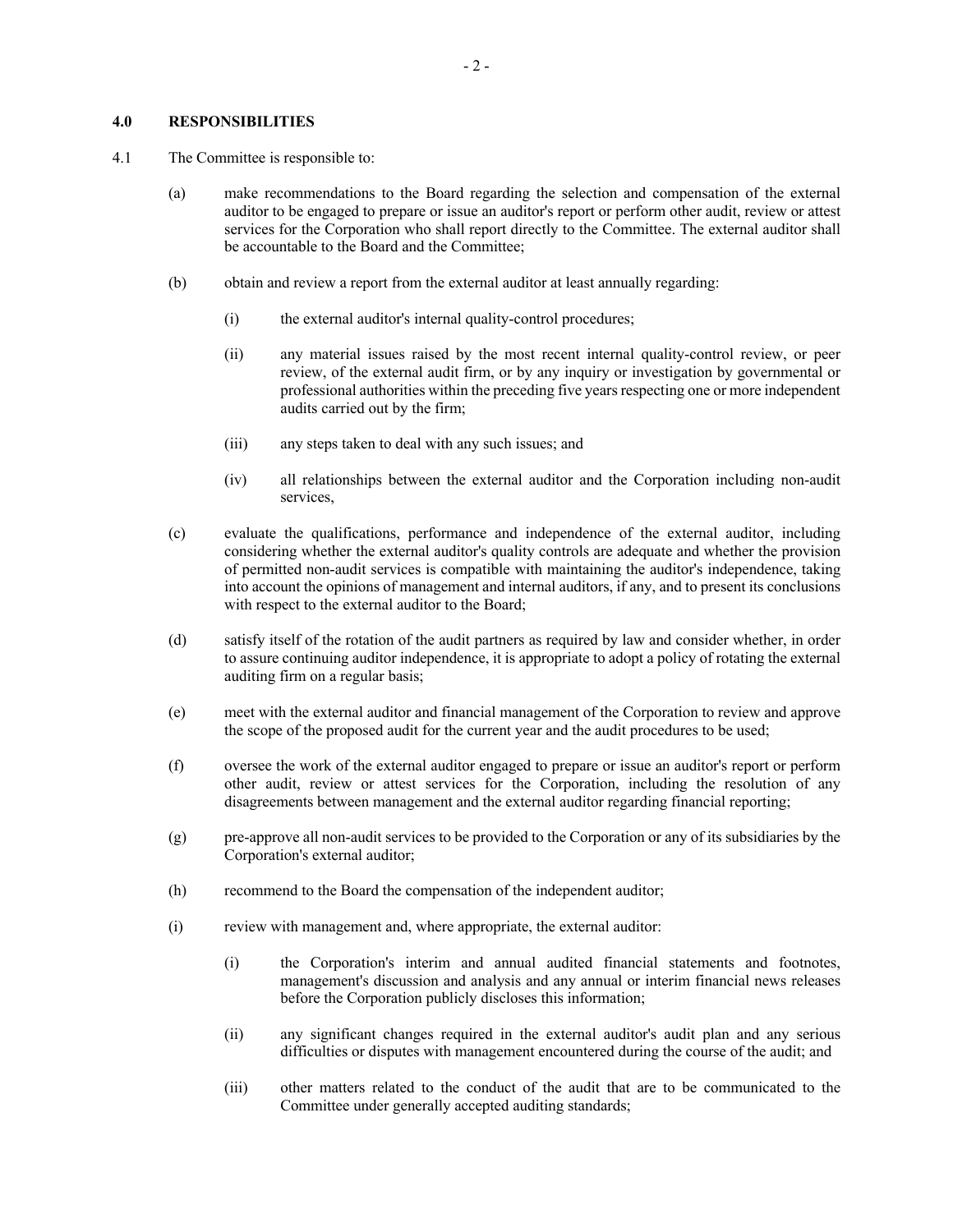- (j) satisfy itself that the Corporation's interim and annual audited financial statements are fairly presented in accordance with applicable Canadian generally accepted accounting principles and recommend to the Board whether the annual financial statements should be approved and included in the Corporation 's annual report;
- (k) review with the external auditor and management the quality of the Corporation's accounting principles as applied in its financial reporting process and any proposed changes in accounting principles;
- (l) satisfy itself that the Corporation has implemented appropriate systems of internal control over accounting, financial reporting and the safeguarding of the Company's assets and other "risk management" functions (including the identification of significant risks and the establishment of appropriate procedures to manage those risks and the monitoring of corporate performance in light of applicable risks) affecting the Corporation's assets, management and financial and business operations and that these are operating effectively;
- (m) establish procedures for the receipt, retention and treatment of complaints received by the Corporation regarding accounting, internal accounting controls, or auditing matters and for the confidential, anonymous submission by the Corporation's employees of concerns regarding questionable accounting or auditing matters;
- (n) review and approve the Corporation's hiring policies regarding partners, employees and former partners and employees of the present and former external auditor of the Corporation; and
- (o) perform any other activities consistent with this charter, the Corporation's By-Laws and governing law, as the Committee or the Board deems necessary or appropriate.
- 4.2 The Committee may delegate to one or more members the authority to pre-approve non-audit services in satisfaction of Section 4.1(g) above, provided that the pre-approval by any member to whom authority has been delegated must be presented to the Committee at its first scheduled meeting following such preapproval.

#### **5.0 MEETINGS**

- 5.1 The Committee shall meet often as it deems necessary to carry out its responsibilities but not less frequently than quarterly.
- 5.2 No business shall be transacted by the Committee unless a quorum of the Committee is present or the business is transacted by resolution in writing signed by all members of the Committee. A majority of the Committee shall constitute a quorum, provided that if the number of members of the Committee is an even number, one half of the number of members plus one shall constitute a quorum.
- 5.3 The Chairman will appoint a secretary ("**Secretary**") who will keep minutes of all meetings. The Secretary does not have to be a member of the Committee or a director and can be changed by simple notice from the Chair.
- 5.4 The time and place of meetings of the Committee, and the procedure in all respects of such meetings, shall be determined by the Committee, unless otherwise provided for in the By-Laws of the Corporation or otherwise determined by resolution of the Board.
- 5.5 Meetings may be held in person, by teleconferencing or by videoconferencing.
- 5.6 Any decision made by the Committee shall be determined by a majority vote of the members of the Committee present. A member will be deemed to have consented to any resolution passed or action taken at a meeting of the Committee unless the member dissents.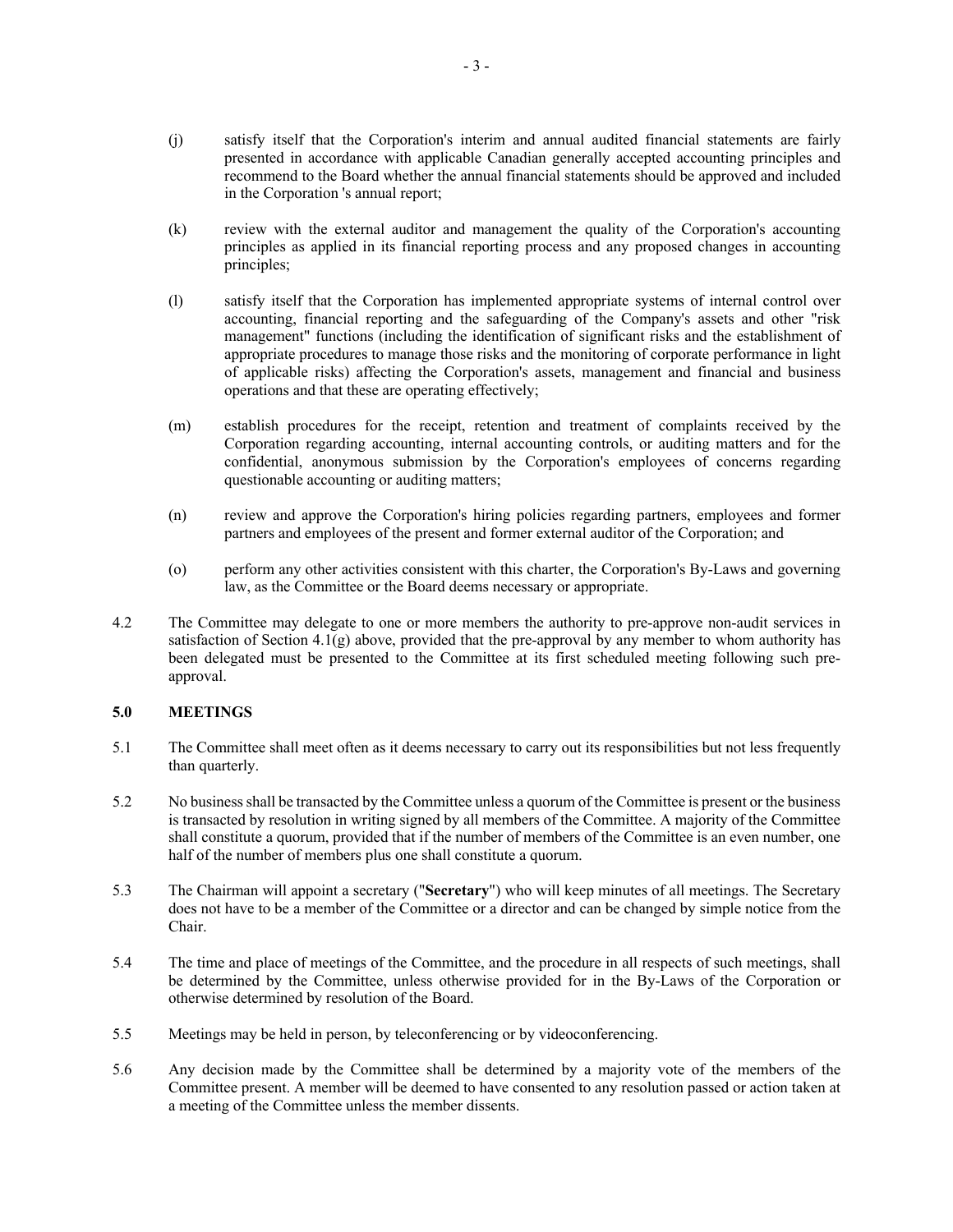5.7 The approved minutes of the Committee meetings shall be circulated to the Board forthwith and shall be duly entered in the books of the Corporation.

#### **6.0 ACCESS TO MANAGEMENT AND OUTSIDE ADVISORS**

- 6.1 The Committee shall have full, free and unrestricted access to management and employees and to the relevant books and records of the Corporation.
- 6.2 The Committee may invite such other persons (e.g., the CEO, CFO, Controller) to its meetings, as it deems necessary.
- 6.3 The Committee shall have the authority to:
	- (a) retain independent accounting or other relevant advisors as it may deem necessary or appropriate to allow it to discharge its responsibilities; and
	- (b) set and pay the compensation of any such advisors, at the expense of the Corporation.
- 6.4 Any advisors retained shall report directly to the Committee.

#### **7.0 REPORTING REQUIREMENTS**

7.1 The Committee shall make regular reports to the Board, through the Chair, following meetings of the Committee.

#### **8.0 ANNUAL REVIEW AND ASSESSMENT**

- 8.1 The Committee shall review and assess the adequacy of this Charter annually and recommend any proposed changes to the Board for approval.
- 8.2 The Committee shall review its own performance annually

#### **9.0 REMUNERATION**

**9.1** The members of the Committee shall be entitled to receive such remuneration for acting as members of the Committee as the Board may from time to time determine.